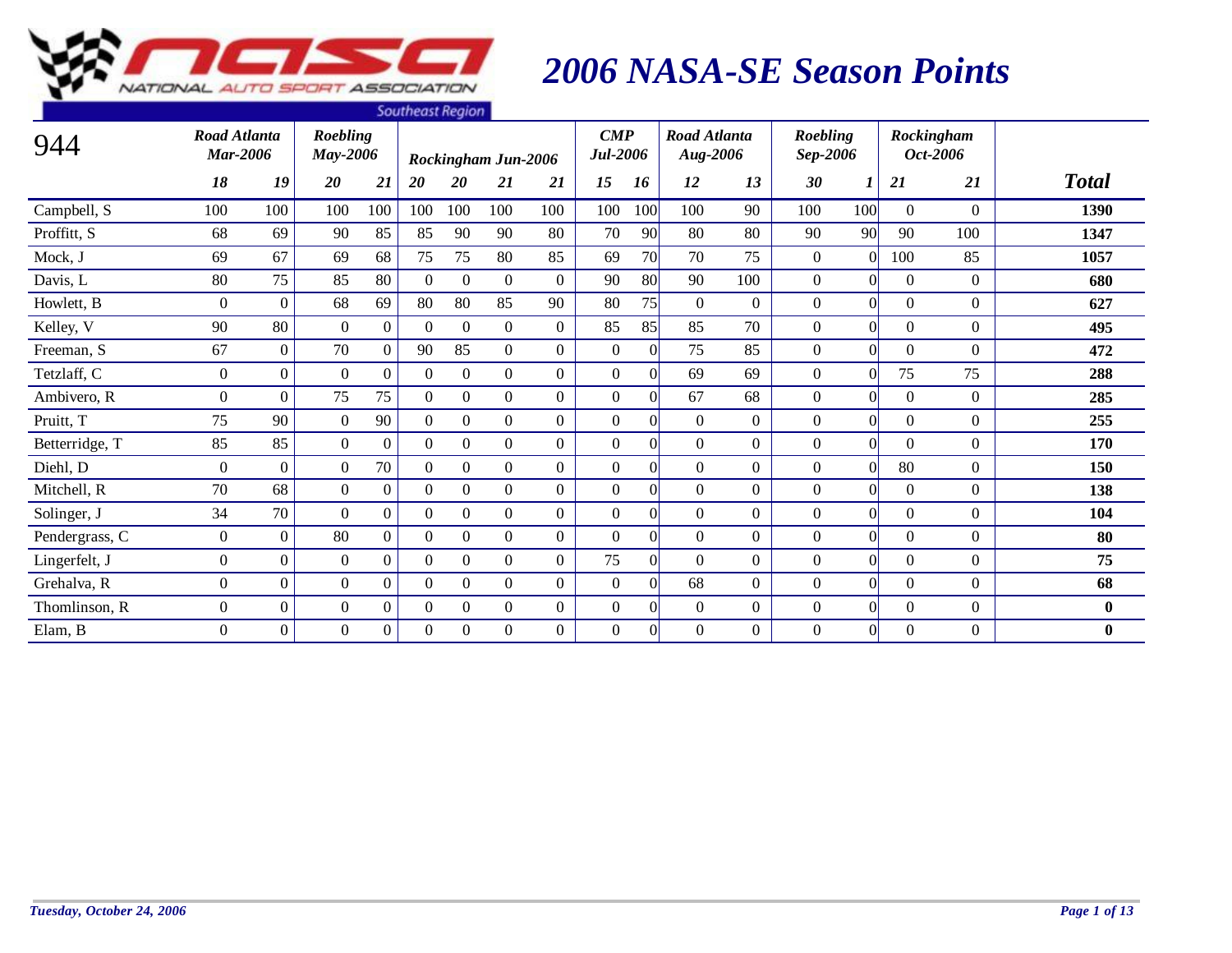

|               |                                        |              |                             |                  | <b><i><u>Journeusenegron</u></i></b> |                  |                     |                  |                                       |                  |                                 |                  |                             |                 |                  |                  |              |
|---------------|----------------------------------------|--------------|-----------------------------|------------------|--------------------------------------|------------------|---------------------|------------------|---------------------------------------|------------------|---------------------------------|------------------|-----------------------------|-----------------|------------------|------------------|--------------|
| 944SC         | Road Atlanta<br><b>Mar-2006</b>        |              | Roebling<br>May-2006        |                  |                                      |                  | Rockingham Jun-2006 |                  | $\boldsymbol{CMP}$<br>Jul-2006        |                  | <b>Road Atlanta</b><br>Aug-2006 |                  | Roebling<br>Sep-2006        |                 | Rockingham       | Oct-2006         |              |
|               | 18                                     | 19           | 20                          | 21               | 20                                   | 20               | 21                  | 21               | 15                                    | 16               | 12                              | 13               | 30                          | 1               | 21               | 21               | <b>Total</b> |
| Troy, K       | 100                                    | 100          | 100                         | 100              | 100                                  | 100              | 90                  | $\overline{0}$   | 100                                   | 85               | 90                              | 80               | $\overline{0}$              | $\Omega$        | 100              | 90               | 1235         |
| Clifford, P   | $\mathbf{0}$                           | $\mathbf{0}$ | $\boldsymbol{0}$            | $\mathbf{0}$     | $\theta$                             | 90               | 100                 | 100              | 90                                    | 90               | 80                              | 85               | 100                         | 100             | 90               | 100              | 1025         |
| Crowell, J    | $\overline{0}$                         | $\Omega$     | $\Omega$                    | $\overline{0}$   | $\mathbf{0}$                         | $\boldsymbol{0}$ | $\overline{0}$      | $\overline{0}$   | 85                                    | 100              | 85                              | 100              | $\mathbf{0}$                | $\Omega$        | $\theta$         | $\boldsymbol{0}$ | 370          |
| Campell, G    | $\overline{0}$                         | $\Omega$     | 80                          | 80               | $\boldsymbol{0}$                     | $\mathbf{0}$     | $\overline{0}$      | $\mathbf{0}$     | 80                                    | $\overline{0}$   | $\overline{0}$                  | $\boldsymbol{0}$ | $\mathbf{0}$                | $\overline{0}$  | $\Omega$         | $\Omega$         | 240          |
| Lee, C        | $\overline{0}$                         | $\Omega$     | $\Omega$                    | $\mathbf{0}$     | $\mathbf{0}$                         | $\boldsymbol{0}$ | $\overline{0}$      | $\mathbf{0}$     | $\mathbf{0}$                          | $\theta$         | 100                             | 90               | $\boldsymbol{0}$            | $\vert 0 \vert$ | $\theta$         | $\mathbf{0}$     | 190          |
| Wilson, T     | $\overline{0}$                         | $\mathbf{0}$ | 85                          | 85               | $\boldsymbol{0}$                     | $\boldsymbol{0}$ | $\boldsymbol{0}$    | $\mathbf{0}$     | $\mathbf{0}$                          | $\overline{0}$   | $\overline{0}$                  | $\overline{0}$   | $\overline{0}$              | $\Omega$        | $\Omega$         | $\overline{0}$   | 170          |
| Hahn, R       | $\boldsymbol{0}$                       | $\mathbf{0}$ | $\mathbf{0}$                | $\overline{0}$   | $\boldsymbol{0}$                     | $\boldsymbol{0}$ | $\overline{0}$      | $\boldsymbol{0}$ | $\boldsymbol{0}$                      | $\theta$         | 75                              | 75               | $\boldsymbol{0}$            | $\vert 0 \vert$ | $\Omega$         | $\mathbf{0}$     | 150          |
| Jones, W      | $\overline{0}$                         | $\mathbf{0}$ | $\boldsymbol{0}$            | $\boldsymbol{0}$ | $\boldsymbol{0}$                     | $\mathbf{0}$     | $\overline{0}$      | $\mathbf{0}$     | $\boldsymbol{0}$                      | $\mathbf{0}$     | 70                              | 70               | $\boldsymbol{0}$            | $\Omega$        | $\Omega$         | $\boldsymbol{0}$ | 140          |
| Wicks, F      | $\overline{0}$                         | $\mathbf{0}$ | $\theta$                    | 90               | $\mathbf{0}$                         | $\boldsymbol{0}$ | $\overline{0}$      | $\boldsymbol{0}$ | $\boldsymbol{0}$                      | $\theta$         | $\overline{0}$                  | $\mathbf{0}$     | $\mathbf{0}$                | $\overline{0}$  | $\Omega$         | $\boldsymbol{0}$ | 90           |
| Peebles, M    | $\Omega$                               | $\Omega$     | 40                          | $\overline{0}$   | $\Omega$                             | $\boldsymbol{0}$ | $\Omega$            | $\mathbf{0}$     | $\boldsymbol{0}$                      | $\theta$         | $\Omega$                        | $\Omega$         | $\Omega$                    | $\Omega$        | $\Omega$         | $\Omega$         | 40           |
| AI            | <b>Road Atlanta</b><br><b>Mar-2006</b> |              | <b>Roebling</b><br>May-2006 |                  |                                      |                  | Rockingham Jun-2006 |                  | $\boldsymbol{CMP}$<br><b>Jul-2006</b> |                  | <b>Road Atlanta</b><br>Aug-2006 |                  | <b>Roebling</b><br>Sep-2006 |                 | Rockingham       | Oct-2006         |              |
|               | 18                                     | 19           | 20                          | 21               | 20                                   | 20               | 21                  | 21               | 15                                    | 16               | 12                              | 13               | 30                          | 1               | 21               | 21               | <b>Total</b> |
| Whitson, S    | 104                                    | $\mathbf{0}$ | 104                         | 100              | 104                                  | 100              | 104                 | 100              | 85                                    | $\Omega$         | 85                              | 100              | 100                         | 90              | 100              | $\Omega$         | 1276         |
| McGuire, E    | 70                                     | 70           | 75                          | $\mathbf{0}$     | 90                                   | 90               | 90                  | 90               | 90                                    | 85               | 80                              | 85               | $\mathbf{0}$                | $\Omega$        | 80               | 85               | 1080         |
| Ball, L       | $\overline{0}$                         | 69           | 85                          | 80               | 85                                   | $\boldsymbol{0}$ | $\mathbf{0}$        | $\overline{0}$   | 75                                    | 80               | 90                              | 70               | 90                          | 85              | 90               | 100              | 999          |
| Wooten, C     | 75                                     | 80           | 80                          | 38               | $\boldsymbol{0}$                     | $\mathbf{0}$     | $\mathbf{0}$        | $\boldsymbol{0}$ | 80                                    | $\mathbf{0}$     | $\overline{0}$                  | 80               | 85                          | 100             | 85               | 90               | 793          |
| Goldwasser, K | 85                                     | 75           | 90                          | 85               | $\mathbf{0}$                         | $\mathbf{0}$     | $\overline{0}$      | $\mathbf{0}$     | $\boldsymbol{0}$                      | $\boldsymbol{0}$ | 100                             | 75               | $\boldsymbol{0}$            | $\Omega$        | $\Omega$         | $\boldsymbol{0}$ | 510          |
| Reed, M       | 80                                     | $\theta$     | $\mathbf{0}$                | 94               | $\boldsymbol{0}$                     | $\boldsymbol{0}$ | $\mathbf{0}$        | $\boldsymbol{0}$ | $\boldsymbol{0}$                      | 90               | $\overline{0}$                  | 90               | 80                          | 75              | $\overline{0}$   | $\boldsymbol{0}$ | 509          |
| Mouvery, J    | 68                                     | 68           | 70                          | 75               | $\boldsymbol{0}$                     | $\mathbf{0}$     | $\overline{0}$      | $\boldsymbol{0}$ | $\boldsymbol{0}$                      | $\mathbf{0}$     | 75                              | 69               | $\boldsymbol{0}$            | $\Omega$        | $\boldsymbol{0}$ | $\Omega$         | 425          |
| Pantas, J     | $\overline{0}$                         | $\theta$     | $\mathbf{0}$                | $\overline{0}$   | $\boldsymbol{0}$                     | $\boldsymbol{0}$ | $\overline{0}$      | $\boldsymbol{0}$ | $\mathbf{0}$                          | $\Omega$         | $\overline{0}$                  | $\mathbf{0}$     | 75                          | 80              | 40               | 80               | 275          |
| Lesneski, L   | $\overline{0}$                         | $\Omega$     | $\boldsymbol{0}$            | $\overline{0}$   | $\boldsymbol{0}$                     | $\mathbf{0}$     | $\overline{0}$      | $\mathbf{0}$     | 104                                   | 104              | $\overline{0}$                  | $\overline{0}$   | $\mathbf{0}$                | $\Omega$        | $\Omega$         | $\boldsymbol{0}$ | 208          |
| Mau, R        | 90                                     | 85           | $\mathbf{0}$                | $\overline{0}$   | $\boldsymbol{0}$                     | $\boldsymbol{0}$ | $\overline{0}$      | $\boldsymbol{0}$ | $\boldsymbol{0}$                      | $\theta$         | $\overline{0}$                  | $\overline{0}$   | $\mathbf{0}$                | $\overline{0}$  | $\theta$         | $\boldsymbol{0}$ | 175          |
| Brown, P      | 69                                     | 104          | $\overline{0}$              | $\overline{0}$   | $\mathbf{0}$                         | $\boldsymbol{0}$ | $\overline{0}$      | $\mathbf{0}$     | $\mathbf{0}$                          | $\mathbf{0}$     | $\overline{0}$                  | $\overline{0}$   | $\mathbf{0}$                | $\Omega$        | $\overline{0}$   | $\boldsymbol{0}$ | 173          |
| Dunnivant, B  | 67                                     | 90           | $\boldsymbol{0}$            | $\overline{0}$   | $\Omega$                             | $\mathbf{0}$     | $\overline{0}$      | $\boldsymbol{0}$ | $\boldsymbol{0}$                      | $\theta$         | $\theta$                        | $\boldsymbol{0}$ | $\boldsymbol{0}$            | $\overline{0}$  | $\Omega$         | $\mathbf{0}$     | 157          |
| Dandurand, M  | $\mathbf{0}$                           | $\mathbf{0}$ | $\overline{0}$              | $\overline{0}$   | $\boldsymbol{0}$                     | $\overline{0}$   | $\Omega$            | $\boldsymbol{0}$ | $\mathbf{0}$                          | $\theta$         | $\Omega$                        | 80               | $\boldsymbol{0}$            | $\Omega$        | $\Omega$         | $\Omega$         | 80           |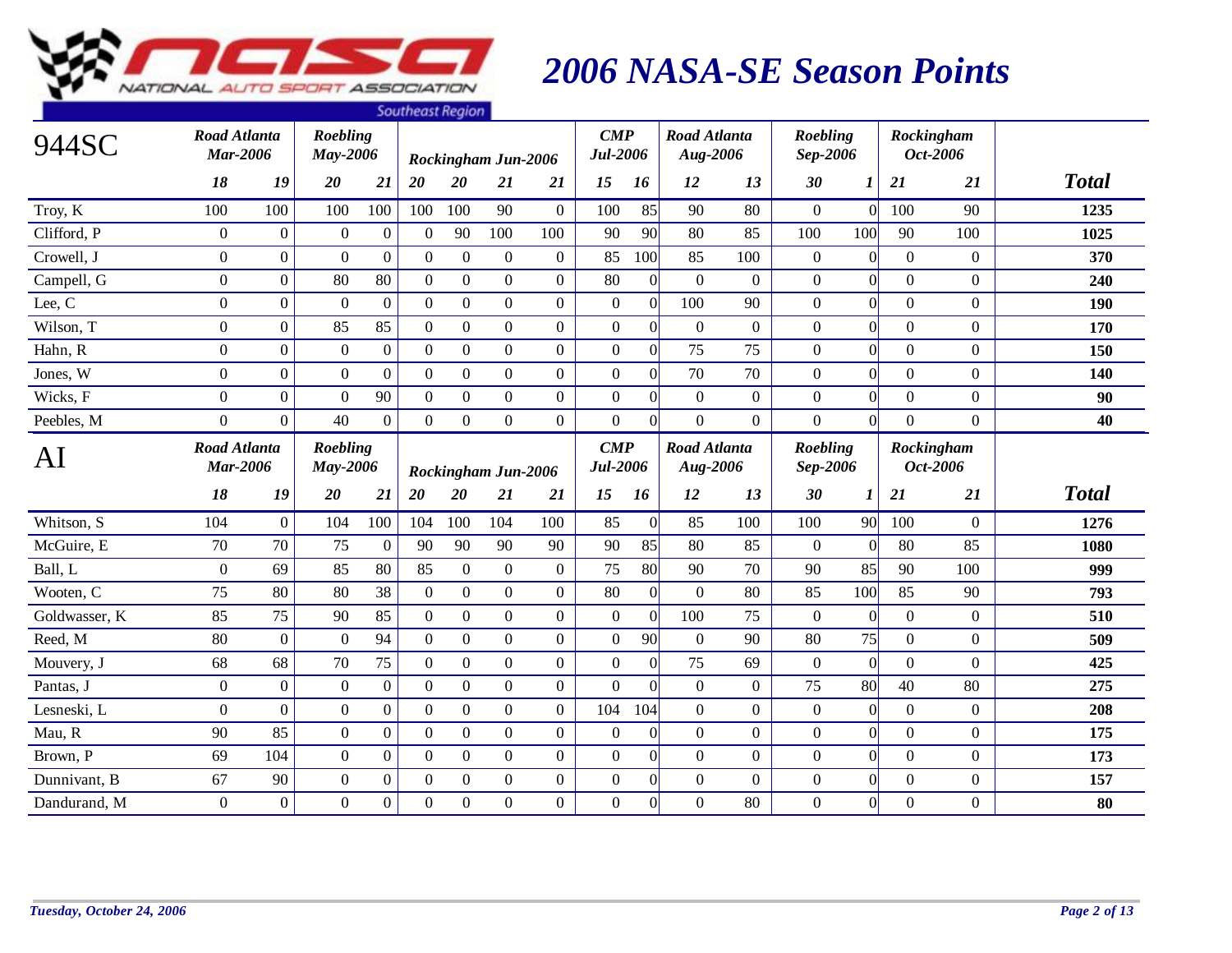

|               |                                        |                  |                             |                  | <b>Pourineuse negron</b> |                  |                     |                  |                                       |                 |                                 |                  |                             |                 |                  |                        |              |
|---------------|----------------------------------------|------------------|-----------------------------|------------------|--------------------------|------------------|---------------------|------------------|---------------------------------------|-----------------|---------------------------------|------------------|-----------------------------|-----------------|------------------|------------------------|--------------|
| <b>AIV</b>    | Road Atlanta<br><b>Mar-2006</b>        |                  | Roebling<br>May-2006        |                  |                          |                  | Rockingham Jun-2006 |                  | $\boldsymbol{CMP}$<br><b>Jul-2006</b> |                 | <b>Road Atlanta</b><br>Aug-2006 |                  | Roebling<br>Sep-2006        |                 |                  | Rockingham<br>Oct-2006 |              |
|               | 18                                     | 19               | 20                          | 21               | 20                       | $20\,$           | 21                  | <b>21</b>        | 15                                    | 16              | 12                              | 13               | 30                          | 1               | 21               | 21                     | <b>Total</b> |
| Oswalt, R     | 104                                    | 104              | $\overline{0}$              | $\overline{0}$   | $\mathbf{0}$             | $\overline{0}$   | $\overline{0}$      | $\mathbf{0}$     | $\mathbf{0}$                          | $\Omega$        | $\theta$                        | $\overline{0}$   | $\boldsymbol{0}$            | $\overline{0}$  | $\theta$         | $\overline{0}$         | 208          |
| <b>AIX</b>    | <b>Road Atlanta</b><br><b>Mar-2006</b> |                  | <b>Roebling</b><br>May-2006 |                  |                          |                  | Rockingham Jun-2006 |                  | $\mathbf{CMP}$<br><b>Jul-2006</b>     |                 | <b>Road Atlanta</b><br>Aug-2006 |                  | <b>Roebling</b><br>Sep-2006 |                 |                  | Rockingham<br>Oct-2006 |              |
|               | 18                                     | 19               | 20                          | 21               | 20                       | $20\,$           | 21                  | 21               | 15                                    | 16              | 12                              | 13               | 30                          | 1               | 21               | 21                     | <b>Total</b> |
| Kirby, A      | 100                                    | 104              | 104                         | 104              | 104                      | 100              | 104                 | 100              | $\boldsymbol{0}$                      | $\vert 0 \vert$ | 90                              | 100              | 90                          | 90              | $\overline{0}$   | $\overline{0}$         | 1190         |
| Ivie, R       | 85                                     | $\mathbf{0}$     | $\overline{0}$              | $\boldsymbol{0}$ | 90                       | $\overline{0}$   | 90                  | $\mathbf{0}$     | $\overline{0}$                        | $\Omega$        | 85                              | $\boldsymbol{0}$ | 80                          | 100             | 80               | 90                     | 700          |
| Killian, T    | $\overline{4}$                         | $\boldsymbol{0}$ | $\overline{0}$              | $\overline{0}$   | $\boldsymbol{0}$         | $\boldsymbol{0}$ | $\boldsymbol{0}$    | $\boldsymbol{0}$ | 104                                   | 104             | $\mathbf{0}$                    | $\mathbf{0}$     | 100                         | 45              | 100              | 100                    | 557          |
| Smith, D      | $\boldsymbol{0}$                       | 90               | $\overline{0}$              | $\overline{0}$   | 85                       | $\overline{0}$   | 85                  | $\boldsymbol{0}$ | $\boldsymbol{0}$                      | $\vert 0 \vert$ | $\mathbf{0}$                    | $\mathbf{0}$     | $\boldsymbol{0}$            | $\vert 0 \vert$ | 75               | 43                     | 378          |
| Oswalt, R     | $\overline{0}$                         | $\mathbf{0}$     | $\overline{0}$              | $\boldsymbol{0}$ | $\boldsymbol{0}$         | $\boldsymbol{0}$ | $\boldsymbol{0}$    | $\boldsymbol{0}$ | $\overline{0}$                        | $\vert 0 \vert$ | $\mathbf{0}$                    | $\mathbf{0}$     | 85                          | $\vert 0 \vert$ | 90               | 85                     | 260          |
| Byrd, B       | $\mathbf{0}$                           | $\overline{0}$   | $\overline{0}$              | $\overline{0}$   | $\boldsymbol{0}$         | $\boldsymbol{0}$ | $\boldsymbol{0}$    | $\boldsymbol{0}$ | 90                                    | 90              | $\overline{0}$                  | $\overline{0}$   | $\mathbf{0}$                | $\vert 0 \vert$ | $\theta$         | $\boldsymbol{0}$       | 180          |
| Gagich, W     | 90                                     | 85               | $\Omega$                    | $\mathbf{0}$     | $\boldsymbol{0}$         | $\overline{0}$   | $\mathbf{0}$        | $\boldsymbol{0}$ | $\Omega$                              | $\vert 0 \vert$ | $\overline{0}$                  | $\overline{0}$   | $\boldsymbol{0}$            | $\vert 0 \vert$ | $\overline{0}$   | $\overline{0}$         | 175          |
| Anderson, G   | $\boldsymbol{0}$                       | $\mathbf{0}$     | $\overline{0}$              | $\overline{0}$   | $\mathbf{0}$             | $\overline{0}$   | $\boldsymbol{0}$    | $\mathbf{0}$     | 85                                    | 85              | $\mathbf{0}$                    | $\mathbf{0}$     | $\mathbf{0}$                | $\vert 0 \vert$ | $\Omega$         | $\boldsymbol{0}$       | 170          |
| Lesneski, L   | $\overline{0}$                         | $\overline{0}$   | $\overline{0}$              | $\overline{0}$   | $\boldsymbol{0}$         | $\overline{0}$   | $\boldsymbol{0}$    | $\boldsymbol{0}$ | $\overline{0}$                        | $\Omega$        | 104                             | $\mathbf{0}$     | $\overline{0}$              | 0               | $\overline{0}$   | $\overline{0}$         | 104          |
| <b>ASC</b>    | <b>Road Atlanta</b><br><b>Mar-2006</b> |                  | Roebling<br>May-2006        |                  |                          |                  | Rockingham Jun-2006 |                  | $\mathbf{CMP}$<br><b>Jul-2006</b>     |                 | <b>Road Atlanta</b><br>Aug-2006 |                  | Roebling<br>Sep-2006        |                 |                  | Rockingham<br>Oct-2006 |              |
|               | 18                                     | 19               | 20                          | 21               | 20                       | 20               | 21                  | <b>21</b>        | 15                                    | 16              | 12                              | 13               | 30                          | 1               | 21               | <b>21</b>              | <b>Total</b> |
| Leadbetter, G | 100                                    | 100              | $\overline{0}$              | $\mathbf{0}$     | $\overline{0}$           | $\overline{0}$   | $\mathbf{0}$        | $\boldsymbol{0}$ | $\boldsymbol{0}$                      | $\vert 0 \vert$ | $\overline{0}$                  | $\mathbf{0}$     | $\boldsymbol{0}$            | 0               | $\theta$         | $\overline{0}$         | 200          |
| Graham, S     | 40                                     | $\boldsymbol{0}$ | $\boldsymbol{0}$            | $\overline{0}$   | $\overline{0}$           | $\overline{0}$   | $\mathbf{0}$        | $\mathbf{0}$     | $\mathbf{0}$                          | $\Omega$        | $\theta$                        | $\overline{0}$   | $\mathbf{0}$                | $\vert 0 \vert$ | 100              | $\overline{0}$         | 140          |
| Reuse, B      | $\boldsymbol{0}$                       | $\mathbf{0}$     | $\overline{0}$              | $\overline{0}$   | $\boldsymbol{0}$         | $\boldsymbol{0}$ | $\mathbf{0}$        | $\boldsymbol{0}$ | $\boldsymbol{0}$                      | $\vert 0 \vert$ | $\boldsymbol{0}$                | $\overline{0}$   | $\boldsymbol{0}$            | $\vert 0 \vert$ | 90               | $\boldsymbol{0}$       | 90           |
| Felton, G     | 90                                     | $\mathbf{0}$     | $\overline{0}$              | $\overline{0}$   | $\boldsymbol{0}$         | $\overline{0}$   | $\boldsymbol{0}$    | $\boldsymbol{0}$ | $\boldsymbol{0}$                      | $\vert 0 \vert$ | $\boldsymbol{0}$                | $\overline{0}$   | $\boldsymbol{0}$            | $\vert 0 \vert$ | $\boldsymbol{0}$ | $\boldsymbol{0}$       | 90           |
| Finch, J      | 85                                     | $\mathbf{0}$     | $\overline{0}$              | $\overline{0}$   | $\boldsymbol{0}$         | $\overline{0}$   | $\mathbf{0}$        | $\mathbf{0}$     | $\overline{0}$                        | $\overline{0}$  | $\mathbf{0}$                    | $\mathbf{0}$     | $\overline{0}$              | $\vert 0 \vert$ | $\overline{0}$   | $\overline{0}$         | 85           |
| Dunn, S       | $\boldsymbol{0}$                       | $\mathbf{0}$     | $\overline{0}$              | $\boldsymbol{0}$ | $\mathbf{0}$             | $\boldsymbol{0}$ | $\boldsymbol{0}$    | $\boldsymbol{0}$ | $\boldsymbol{0}$                      | $\overline{0}$  | $\mathbf{0}$                    | $\overline{0}$   | $\mathbf{0}$                | $\vert 0 \vert$ | 85               | $\boldsymbol{0}$       | 85           |
| Davis, B      | 80                                     | $\boldsymbol{0}$ | $\boldsymbol{0}$            | $\boldsymbol{0}$ | $\boldsymbol{0}$         | $\overline{0}$   | $\boldsymbol{0}$    | $\boldsymbol{0}$ | $\boldsymbol{0}$                      | $\vert 0 \vert$ | $\mathbf{0}$                    | $\mathbf{0}$     | $\boldsymbol{0}$            | $\vert 0 \vert$ | $\boldsymbol{0}$ | $\boldsymbol{0}$       | 80           |
| Bordner, R    | 40                                     | $\Omega$         | $\overline{0}$              | $\overline{0}$   | $\boldsymbol{0}$         | $\overline{0}$   | $\mathbf{0}$        | $\overline{0}$   | $\overline{0}$                        | $\overline{0}$  | $\overline{0}$                  | $\overline{0}$   | $\overline{0}$              | $\vert 0 \vert$ | $\Omega$         | $\overline{0}$         | 40           |
| <b>BG</b>     | <b>Road Atlanta</b><br><b>Mar-2006</b> |                  | <b>Roebling</b><br>May-2006 |                  |                          |                  | Rockingham Jun-2006 |                  | $\boldsymbol{CMP}$<br>Jul-2006        |                 | <b>Road Atlanta</b><br>Aug-2006 |                  | Roebling<br>Sep-2006        |                 |                  | Rockingham<br>Oct-2006 |              |
|               | 18                                     | 19               | 20                          | 21               | 20                       | 20               | 21                  | 21               | 15                                    | 16              | 12                              | 13               | 30                          | 1               | 21               | 21                     | <b>Total</b> |
| Hennig, T     | $\overline{0}$                         | $\mathbf{0}$     | 100                         | 100              | $\mathbf{0}$             | $\overline{0}$   | 100                 | $\mathbf{0}$     | 100                                   | 100             | $\overline{0}$                  | $\overline{0}$   | $\mathbf{0}$                | $\overline{0}$  | $\theta$         | $\overline{0}$         | 500          |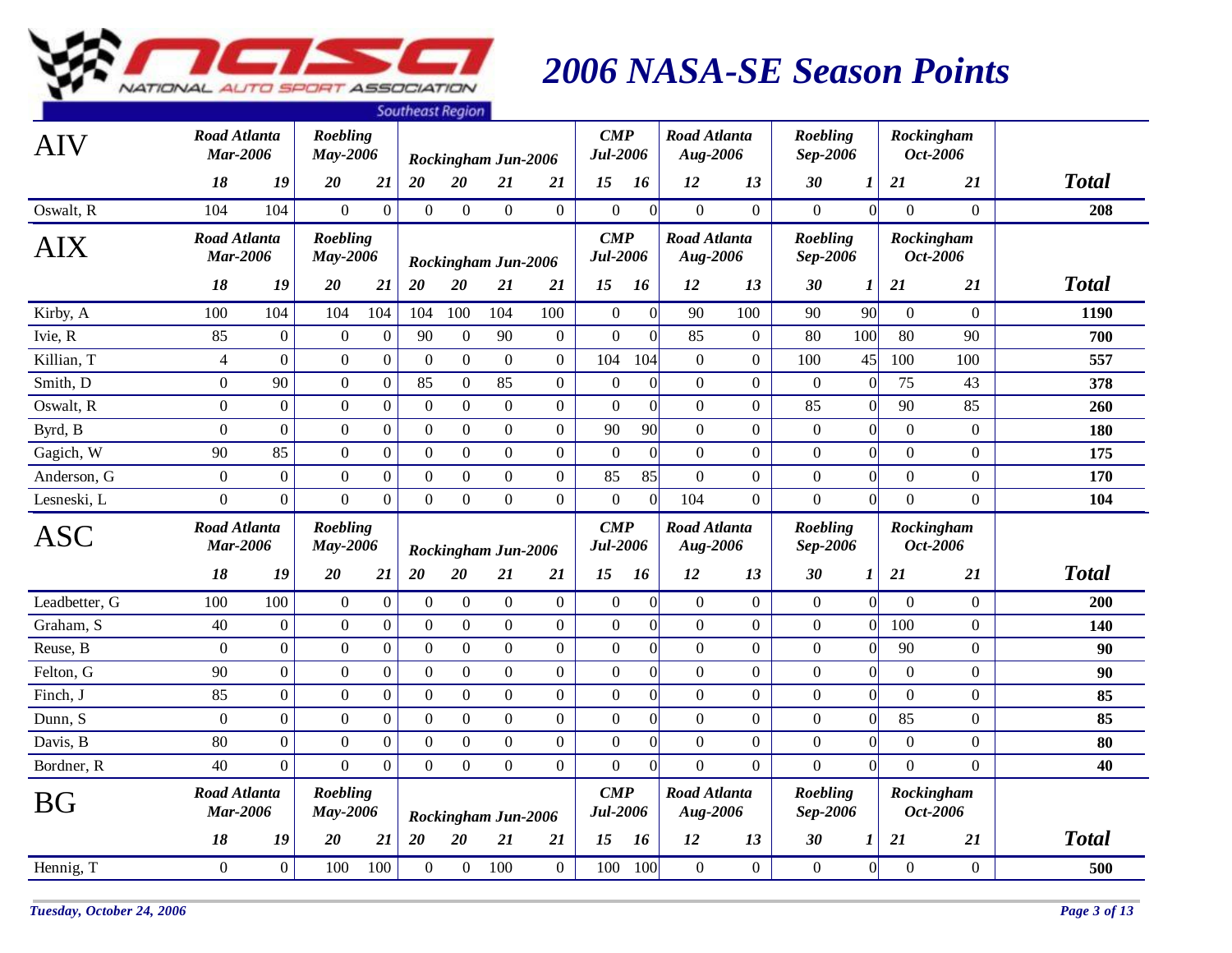

|              |                                        |                  |                             |                  | <b><i><u>JUULIEUSENEYIUIT</u></i></b> |                  |                     |                  |                                       |                 |                                 |                  |                             |                  |                |                        |              |
|--------------|----------------------------------------|------------------|-----------------------------|------------------|---------------------------------------|------------------|---------------------|------------------|---------------------------------------|-----------------|---------------------------------|------------------|-----------------------------|------------------|----------------|------------------------|--------------|
| <b>CMC</b>   | <b>Road Atlanta</b><br><b>Mar-2006</b> |                  | Roebling<br>May-2006        |                  |                                       |                  | Rockingham Jun-2006 |                  | $\boldsymbol{CMP}$<br><b>Jul-2006</b> |                 | <b>Road Atlanta</b><br>Aug-2006 |                  | Roebling<br>Sep-2006        |                  |                | Rockingham<br>Oct-2006 |              |
|              | 18                                     | 19               | 20                          | 21               | 20                                    | 20               | 21                  | 21               | 15                                    | 16              | 12                              | 13               | 30                          | $\boldsymbol{l}$ | 21             | 21                     | <b>Total</b> |
| Houseman, G  | 80                                     | 80               | 101                         | 101              | 91                                    | 91               | 91                  | 90               | 101                                   | 101             | 100                             | 100              | 90                          | 85               | 100            | 100                    | 1502         |
| Urbanski, P  | $\overline{0}$                         | $\overline{0}$   | 97                          | 97               | 80                                    | $\mathbf{0}$     | 75                  | 40               | 90                                    | $\overline{0}$  | 90                              | 90               | 100                         | 100              | 50             | 90                     | 999          |
| Trask, D     | 100                                    | 100              | $\overline{0}$              | $\theta$         | 100                                   | 100              | 100                 | 100              | $\mathbf{0}$                          | $\vert$ 0       | 85                              | 85               | $\boldsymbol{0}$            | $\Omega$         | $\Omega$       | $\overline{0}$         | 770          |
| Bennett, M   | 90                                     | 90               | $\overline{0}$              | $\boldsymbol{0}$ | 85                                    | 85               | 85                  | 80               | $\mathbf{0}$                          | $\vert 0 \vert$ | $\overline{0}$                  | $\mathbf{0}$     | 85                          | 90               | $\overline{0}$ | $\overline{0}$         | 690          |
| Lilly, C     | $\overline{0}$                         | $\boldsymbol{0}$ | $\overline{0}$              | $\mathbf{0}$     | 75                                    | 80               | 80                  | 85               | $\mathbf{0}$                          | $\overline{0}$  | $\overline{0}$                  | $\overline{0}$   | $\boldsymbol{0}$            | $\Omega$         | $\overline{0}$ | $\overline{0}$         | 320          |
| MacNeil, G   | 86                                     | 86               | $\overline{0}$              | $\boldsymbol{0}$ | $\boldsymbol{0}$                      | $\boldsymbol{0}$ | $\mathbf{0}$        | $\boldsymbol{0}$ | $\mathbf{0}$                          | $\overline{0}$  | $\overline{0}$                  | $\boldsymbol{0}$ | $\boldsymbol{0}$            | $\Omega$         | $\overline{0}$ | $\overline{0}$         | 172          |
| E30          | Road Atlanta<br><b>Mar-2006</b>        |                  | <b>Roebling</b><br>May-2006 |                  |                                       |                  | Rockingham Jun-2006 |                  | $\boldsymbol{CMP}$<br><b>Jul-2006</b> |                 | <b>Road Atlanta</b><br>Aug-2006 |                  | <b>Roebling</b><br>Sep-2006 |                  |                | Rockingham<br>Oct-2006 |              |
|              | 18                                     | 19               | 20                          | 21               | 20                                    | 20               | 21                  | 21               | 15                                    | 16              | 12                              | 13               | 30                          |                  | 21             | 21                     | <b>Total</b> |
| Patton, R    | 100                                    | 100              | 100                         | 100              | 90                                    | 100              | 100                 | 100              | 100                                   | $\vert 0 \vert$ | 85                              | 90               | 100                         | 100              | 100            | 90                     | 1455         |
| Cullen, D    | $\Omega$                               | $\Omega$         | 90                          | 90               | 85                                    | 85               | 85                  | 90               | 85                                    | $\Omega$        | 75                              | $\overline{0}$   | 70                          | $\Omega$         | $\Omega$       | $\Omega$               | 755          |
| Taylor, A    | $\Omega$                               | $\Omega$         | $\overline{0}$              | $\overline{0}$   | 100                                   | 90               | 90                  | $\overline{0}$   | 90                                    | $\vert 0 \vert$ | $\Omega$                        | $\overline{0}$   | $\boldsymbol{0}$            | $\theta$         | 90             | 100                    | 560          |
| Foushee, S   | $\overline{0}$                         | $\Omega$         | $\overline{0}$              | $\mathbf{0}$     | $\theta$                              | $\mathbf{0}$     | $\overline{0}$      | $\overline{0}$   | $\mathbf{0}$                          | $\vert 0 \vert$ | 70                              | 67               | 68                          | 69               | 85             | 43                     | 402          |
| Patton, L    | $\overline{0}$                         | $\Omega$         | $\overline{0}$              | $\overline{0}$   | $\theta$                              | $\mathbf{0}$     | $\overline{0}$      | $\overline{0}$   | $\overline{0}$                        | $\Omega$        | $\Omega$                        | 68               | 85                          | 70               | 80             | 85                     | 388          |
| Moses, D     | $\overline{0}$                         | $\overline{0}$   | $\overline{0}$              | $\overline{0}$   | $\boldsymbol{0}$                      | $\mathbf{0}$     | $\overline{0}$      | $\mathbf{0}$     | $\mathbf{0}$                          | $\vert 0 \vert$ | 90                              | 85               | 90                          | 90               | $\overline{0}$ | $\overline{0}$         | 355          |
| Childress, K | $\mathbf{0}$                           | $\overline{0}$   | $\overline{0}$              | $\boldsymbol{0}$ | $\Omega$                              | $\boldsymbol{0}$ | $\mathbf{0}$        | $\mathbf{0}$     | $\mathbf{0}$                          | $\vert 0 \vert$ | $\mathbf{0}$                    | 80               | 80                          | 85               | $\Omega$       | $\overline{0}$         | 245          |
| Taylor, C    | $\Omega$                               | $\Omega$         | $\overline{0}$              | $\boldsymbol{0}$ | $\Omega$                              | $\mathbf{0}$     | $\overline{0}$      | $\mathbf{0}$     | $\mathbf{0}$                          | $\vert 0 \vert$ | $\overline{0}$                  | 70               | 75                          | 80               | $\overline{0}$ | $\Omega$               | 225          |
| Nichols, M   | $\boldsymbol{0}$                       | $\overline{0}$   | $\overline{0}$              | $\boldsymbol{0}$ | $\Omega$                              | $\mathbf{0}$     | $\overline{0}$      | $\mathbf{0}$     | $\mathbf{0}$                          | $\Omega$        | $\overline{0}$                  | 69               | 69                          | 75               | $\overline{0}$ | $\overline{0}$         | 213          |
| Hunt, C      | $\overline{0}$                         | $\Omega$         | $\overline{0}$              | $\boldsymbol{0}$ | $\theta$                              | $\mathbf{0}$     | $\mathbf{0}$        | $\overline{0}$   | $\overline{0}$                        | $\Omega$        | 100                             | 100              | $\boldsymbol{0}$            | $\Omega$         | $\overline{0}$ | $\overline{0}$         | 200          |
| Stubbs, S    | 90                                     | 90               | $\overline{0}$              | $\overline{0}$   | $\Omega$                              | $\mathbf{0}$     | $\overline{0}$      | $\overline{0}$   | $\mathbf{0}$                          | $\Omega$        | $\Omega$                        | $\boldsymbol{0}$ | $\boldsymbol{0}$            | $\Omega$         | $\Omega$       | $\overline{0}$         | 180          |
| Smith, K     | $\overline{0}$                         | $\overline{0}$   | $\overline{0}$              | $\overline{0}$   | $\overline{0}$                        | $\mathbf{0}$     | $\overline{0}$      | $\overline{0}$   | $\mathbf{0}$                          | $\vert 0 \vert$ | 80                              | 75               | $\boldsymbol{0}$            | $\overline{0}$   | $\overline{0}$ | $\overline{0}$         | 155          |
| Meyers, M    | $\overline{0}$                         | $\overline{0}$   | $\overline{0}$              | $\boldsymbol{0}$ | $\theta$                              | $\overline{0}$   | $\overline{0}$      | $\overline{0}$   | $\overline{0}$                        | $\Omega$        | $\overline{0}$                  | $\boldsymbol{0}$ | $\boldsymbol{0}$            | $\Omega$         | $\overline{0}$ | $\overline{0}$         | $\bf{0}$     |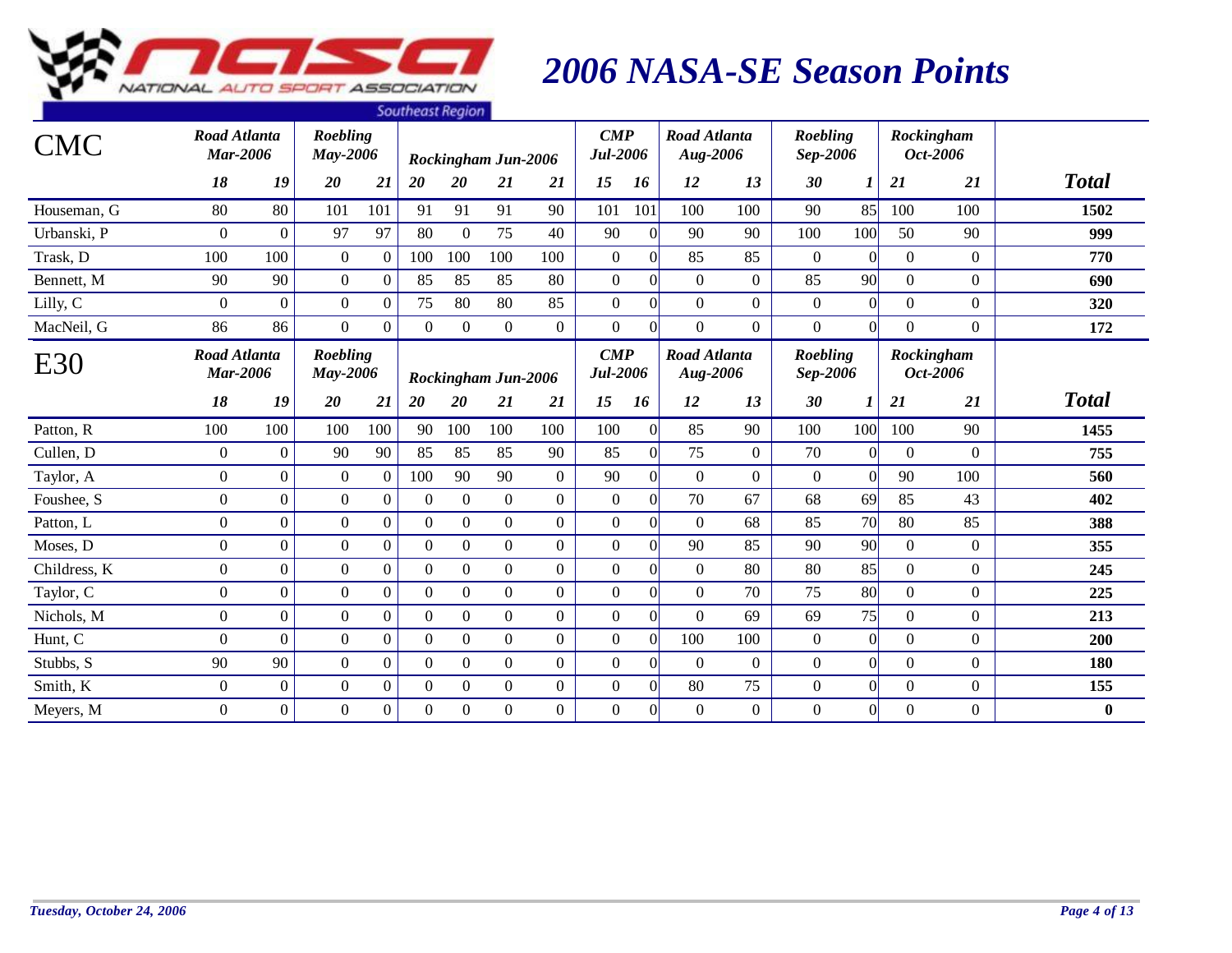

|                |                                        |                  |                             |                  | <b><i><u>JUULIEUSLINEYIUIT</u></i></b> |                  |                     |                  |                                       |                  |                                 |                |                      |                 |                  |                  |              |
|----------------|----------------------------------------|------------------|-----------------------------|------------------|----------------------------------------|------------------|---------------------|------------------|---------------------------------------|------------------|---------------------------------|----------------|----------------------|-----------------|------------------|------------------|--------------|
| <b>FFR</b>     | <b>Road Atlanta</b><br><b>Mar-2006</b> |                  | Roebling<br>May-2006        |                  |                                        |                  | Rockingham Jun-2006 |                  | $\boldsymbol{CMP}$<br><b>Jul-2006</b> |                  | <b>Road Atlanta</b><br>Aug-2006 |                | Roebling<br>Sep-2006 |                 | Rockingham       | Oct-2006         |              |
|                | 18                                     | 19               | 20                          | 21               | 20                                     | 20               | 21                  | 21               | 15                                    | 16               | 12                              | 13             | 30                   | 1               | 21               | 21               | <b>Total</b> |
| Lattsrom, L    | 67                                     | 66               | $\overline{0}$              | $\mathbf{0}$     | 100                                    | 100              | 100                 | 90               | 100                                   | 100              | $\overline{0}$                  | $\overline{0}$ | 90                   | 85              | $\overline{0}$   | $\overline{0}$   | 898          |
| Eves, K        | 85                                     | 75               | 100                         | 100              | $\theta$                               | $\mathbf{0}$     | $\boldsymbol{0}$    | $\mathbf{0}$     | $\boldsymbol{0}$                      | $\Omega$         | $\overline{0}$                  | $\overline{0}$ | $\boldsymbol{0}$     | $\overline{0}$  | $\boldsymbol{0}$ | $\overline{0}$   | 360          |
| Boothman, E    | 66                                     | 65               | $\overline{0}$              | $\mathbf{0}$     | $\mathbf{0}$                           | $\boldsymbol{0}$ | $\overline{0}$      | $\boldsymbol{0}$ | $\boldsymbol{0}$                      | $\Omega$         | $\overline{0}$                  | $\overline{0}$ | 85                   | 90              | $\overline{0}$   | $\overline{0}$   | 306          |
| Johnson, T     | 69                                     | 32               | $\overline{0}$              | $\mathbf{0}$     | $\mathbf{0}$                           | $\mathbf{0}$     | $\mathbf{0}$        | $\boldsymbol{0}$ | $\boldsymbol{0}$                      | $\Omega$         | $\overline{0}$                  | $\overline{0}$ | 100                  | 100             | $\overline{0}$   | $\overline{0}$   | 301          |
| Whiteside, D   | $\Omega$                               | $\overline{0}$   | $\overline{0}$              | $\mathbf{0}$     | 90                                     | $\overline{0}$   | 90                  | 100              | $\mathbf{0}$                          | $\Omega$         | $\boldsymbol{0}$                | $\overline{0}$ | $\mathbf{0}$         | $\overline{0}$  | $\overline{0}$   | $\overline{0}$   | 280          |
| Cates, B       | 100                                    | 90               | $\overline{0}$              | $\mathbf{0}$     | $\theta$                               | $\mathbf{0}$     | $\overline{0}$      | $\boldsymbol{0}$ | $\mathbf{0}$                          | $\Omega$         | $\overline{0}$                  | $\overline{0}$ | $\mathbf{0}$         | $\overline{0}$  | $\overline{0}$   | $\overline{0}$   | 190          |
| Buffamonte, T  | 90                                     | 100              | $\overline{0}$              | $\overline{0}$   | $\mathbf{0}$                           | $\mathbf{0}$     | $\boldsymbol{0}$    | $\boldsymbol{0}$ | $\boldsymbol{0}$                      | $\Omega$         | $\overline{0}$                  | $\overline{0}$ | $\boldsymbol{0}$     | $\vert 0 \vert$ | $\boldsymbol{0}$ | $\overline{0}$   | <b>190</b>   |
| Dobyns, B      | 80                                     | 70               | $\overline{0}$              | $\overline{0}$   | $\mathbf{0}$                           | $\overline{0}$   | $\overline{0}$      | $\boldsymbol{0}$ | $\boldsymbol{0}$                      | $\Omega$         | $\overline{0}$                  | $\overline{0}$ | $\mathbf{0}$         | $\overline{0}$  | $\overline{0}$   | $\overline{0}$   | 150          |
| Elam, H        | 70                                     | 80               | $\overline{0}$              | $\boldsymbol{0}$ | $\mathbf{0}$                           | $\mathbf{0}$     | $\overline{0}$      | $\mathbf{0}$     | $\boldsymbol{0}$                      | $\overline{0}$   | $\overline{0}$                  | $\overline{0}$ | $\boldsymbol{0}$     | $\vert 0 \vert$ | $\overline{0}$   | $\overline{0}$   | 150          |
| Kaiser, A      | 75                                     | 67               | $\overline{0}$              | $\mathbf{0}$     | $\overline{0}$                         | $\overline{0}$   | $\boldsymbol{0}$    | $\boldsymbol{0}$ | $\boldsymbol{0}$                      | $\Omega$         | $\overline{0}$                  | $\overline{0}$ | $\boldsymbol{0}$     | $\overline{0}$  | $\boldsymbol{0}$ | $\overline{0}$   | 142          |
| Sanders, B     | 68                                     | 68               | $\overline{0}$              | $\mathbf{0}$     | $\overline{0}$                         | $\boldsymbol{0}$ | $\overline{0}$      | $\boldsymbol{0}$ | $\boldsymbol{0}$                      | $\Omega$         | $\overline{0}$                  | $\overline{0}$ | $\mathbf{0}$         | $\overline{0}$  | $\overline{0}$   | $\overline{0}$   | 136          |
| LaRose, P      | 65                                     | 64               | $\boldsymbol{0}$            | $\mathbf{0}$     | $\Omega$                               | $\mathbf{0}$     | $\boldsymbol{0}$    | $\boldsymbol{0}$ | $\boldsymbol{0}$                      | $\Omega$         | $\overline{0}$                  | $\overline{0}$ | $\boldsymbol{0}$     | $\overline{0}$  | $\boldsymbol{0}$ | $\boldsymbol{0}$ | 129          |
| Jacobs, E      | 64                                     | 63               | $\boldsymbol{0}$            | $\overline{0}$   | $\overline{0}$                         | $\boldsymbol{0}$ | $\boldsymbol{0}$    | $\boldsymbol{0}$ | $\boldsymbol{0}$                      | $\overline{0}$   | $\boldsymbol{0}$                | $\overline{0}$ | $\boldsymbol{0}$     | $\vert 0 \vert$ | $\boldsymbol{0}$ | $\overline{0}$   | 127          |
| Riha, D        | 32                                     | 85               | $\overline{0}$              | $\mathbf{0}$     | $\mathbf{0}$                           | $\mathbf{0}$     | $\overline{0}$      | $\boldsymbol{0}$ | $\boldsymbol{0}$                      | $\overline{0}$   | $\overline{0}$                  | $\overline{0}$ | $\mathbf{0}$         | $\overline{0}$  | $\overline{0}$   | $\overline{0}$   | 117          |
| Kaiser, P      | 32                                     | 69               | $\boldsymbol{0}$            | $\boldsymbol{0}$ | $\Omega$                               | $\mathbf{0}$     | $\boldsymbol{0}$    | $\boldsymbol{0}$ | $\boldsymbol{0}$                      | $\Omega$         | $\overline{0}$                  | $\overline{0}$ | $\boldsymbol{0}$     | $\overline{0}$  | $\boldsymbol{0}$ | $\overline{0}$   | 101          |
| Elam, D        | $\overline{0}$                         | $\overline{0}$   | $\overline{0}$              | $\overline{0}$   | $\overline{0}$                         | $\overline{0}$   | $\overline{0}$      | $\boldsymbol{0}$ | $\boldsymbol{0}$                      | $\Omega$         | $\overline{0}$                  | $\overline{0}$ | $\overline{0}$       | $\overline{0}$  | $\overline{0}$   | $\overline{0}$   | $\bf{0}$     |
| <b>FM</b>      | <b>Road Atlanta</b><br><b>Mar-2006</b> |                  | <b>Roebling</b><br>May-2006 |                  |                                        |                  | Rockingham Jun-2006 |                  | $\mathbf{CMP}$<br><b>Jul-2006</b>     |                  | <b>Road Atlanta</b><br>Aug-2006 |                | Roebling<br>Sep-2006 |                 | Rockingham       | Oct-2006         |              |
|                | 18                                     | 19               | 20                          | 21               | 20                                     | 20               | 21                  | 21               | 15                                    | 16               | 12                              | 13             | 30                   | 1               | 21               | 21               | <b>Total</b> |
| Ericsen, D     | 100                                    | 100              | $\boldsymbol{0}$            | $\boldsymbol{0}$ | $\Omega$                               | $\overline{0}$   | $\overline{0}$      | $\overline{0}$   | $\overline{0}$                        | $\theta$         | $\overline{0}$                  | $\overline{0}$ | $\boldsymbol{0}$     | $\overline{0}$  | $\overline{0}$   | $\overline{0}$   | 200          |
| Ericsen, M     | 50                                     | 50               | $\overline{0}$              | $\mathbf{0}$     | $\Omega$                               | $\Omega$         | $\overline{0}$      | $\boldsymbol{0}$ | $\boldsymbol{0}$                      | $\Omega$         | $\overline{0}$                  | $\overline{0}$ | $\overline{0}$       | $\vert 0 \vert$ | $\overline{0}$   | $\overline{0}$   | 100          |
| GTS1           | <b>Road Atlanta</b><br><b>Mar-2006</b> |                  | Roebling<br>May-2006        |                  |                                        |                  | Rockingham Jun-2006 |                  | $\mathbf{CMP}$<br><b>Jul-2006</b>     |                  | <b>Road Atlanta</b><br>Aug-2006 |                | Roebling<br>Sep-2006 |                 | Rockingham       | Oct-2006         |              |
|                | 18                                     | 19               | 20                          | 21               | 20                                     | $20\,$           | 21                  | 21               | 15                                    | 16               | 12                              | 13             | 30                   | $\bm{l}$        | 21               | 21               | <b>Total</b> |
| Ellis, C       | 100                                    | 100              | 100                         | 100              | $\boldsymbol{0}$                       | $\boldsymbol{0}$ | $\mathbf{0}$        | $\overline{0}$   | 100                                   | 100              | $\overline{0}$                  | $\overline{0}$ | 100                  | 100             | $\mathbf{0}$     | $\overline{0}$   | 800          |
| Coffey, J      | 90                                     | $\boldsymbol{0}$ | $\boldsymbol{0}$            | $\mathbf{0}$     | $\overline{0}$                         | $\boldsymbol{0}$ | $\boldsymbol{0}$    | $\boldsymbol{0}$ | $\mathbf{0}$                          | $\theta$         | 90                              | $\overline{0}$ | $\boldsymbol{0}$     | $\overline{0}$  | $\mathbf{0}$     | $\boldsymbol{0}$ | 180          |
| Schlesinger, M | $\overline{0}$                         | $\boldsymbol{0}$ | $\boldsymbol{0}$            | $\boldsymbol{0}$ | $\boldsymbol{0}$                       | $\boldsymbol{0}$ | $\boldsymbol{0}$    | $\boldsymbol{0}$ | $\boldsymbol{0}$                      | $\boldsymbol{0}$ | 100                             | $\overline{0}$ | $\boldsymbol{0}$     | $\overline{0}$  | $\mathbf{0}$     | $\overline{0}$   | 100          |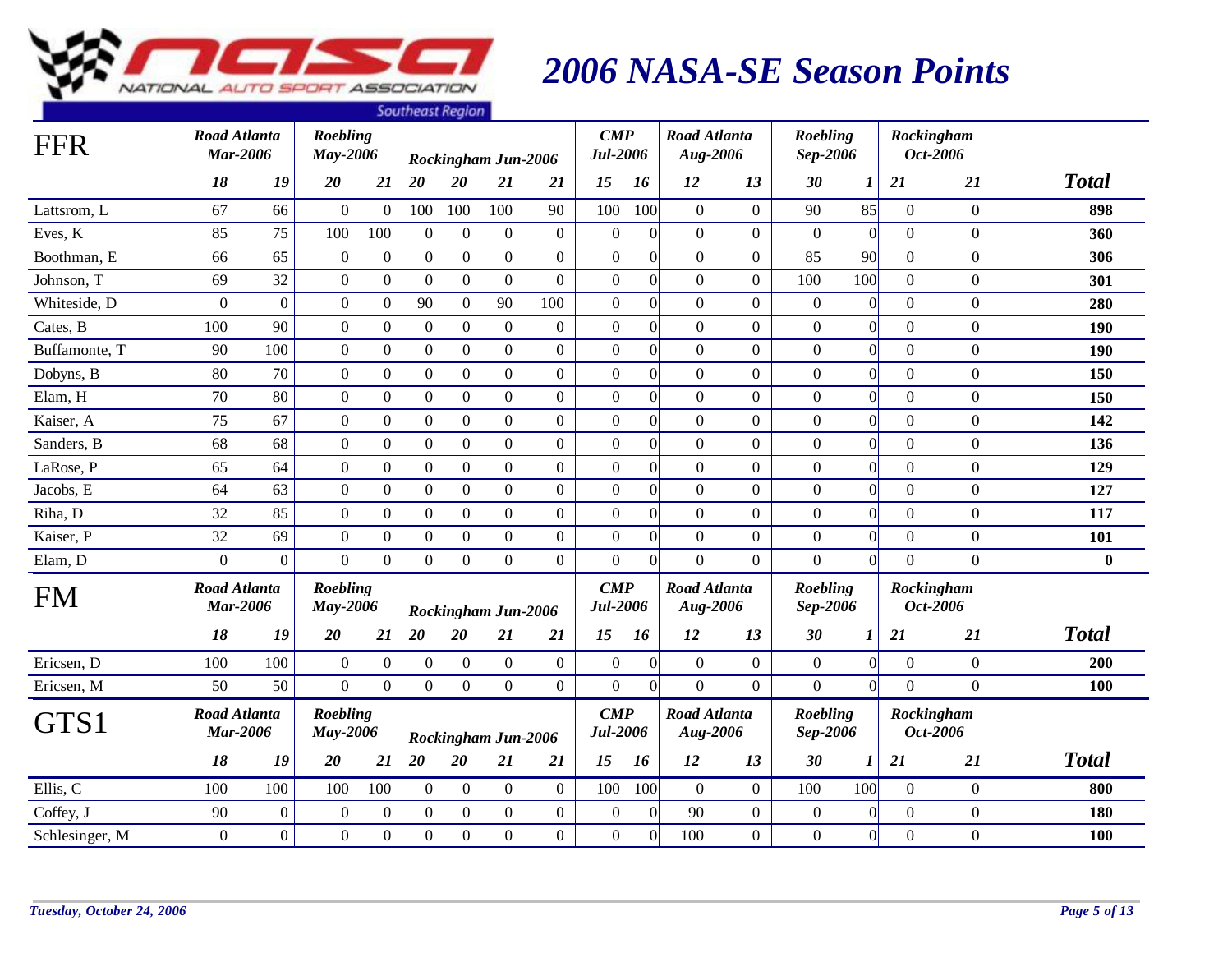

| GTS2         | Road Atlanta<br><b>Mar-2006</b> |                | <b>Roebling</b> |                | <b><i><u>JUULIEUJI NEYIUIT</u></i></b> |              |                            |                | $\boldsymbol{CMP}$<br><b>Jul-2006</b> |     | Road Atlanta    |                | Roebling         |          |          | Rockingham<br>Oct-2006 |              |
|--------------|---------------------------------|----------------|-----------------|----------------|----------------------------------------|--------------|----------------------------|----------------|---------------------------------------|-----|-----------------|----------------|------------------|----------|----------|------------------------|--------------|
|              |                                 |                | <b>May-2006</b> |                |                                        |              | <b>Rockingham Jun-2006</b> |                |                                       |     | <b>Aug-2006</b> |                | Sep-2006         |          |          |                        |              |
|              | 18                              | 19             | 20              | 21             | 20                                     | 20           | 21                         | 21             | 15                                    | 16  | 12              | 13             | 30               |          | 21       | 21                     | <b>Total</b> |
| Hinkley, M   | 90                              | 90             | 100             | 85             | 100                                    | 100          | 100                        | 100            | $\Omega$                              |     | $\Omega$        | $\Omega$       | $\theta$         | $\Omega$ | $\Omega$ | $\Omega$               | 765          |
| Caughman, W  | $\overline{0}$                  | $\overline{0}$ | 90              | 100            | 0                                      | $\Omega$     | $\overline{0}$             | $\overline{0}$ | 100                                   | 100 | $\Omega$        | $\overline{0}$ | $\theta$         |          | $\theta$ | $\overline{0}$         | 390          |
| Williams, TR | $\overline{0}$                  | $\Omega$       | $\overline{0}$  | $\overline{0}$ | $\Omega$                               | $\Omega$     | $\overline{0}$             | $\overline{0}$ | $\overline{0}$                        |     | $\Omega$        | $\overline{0}$ | 100              | 100      | $\theta$ | $\overline{0}$         | 200          |
| Denton, K    | $\Omega$                        | 100            | $\overline{0}$  | $\overline{0}$ | $\Omega$                               | $\Omega$     | $\overline{0}$             | $\Omega$       | $\Omega$                              |     | 90              | $\Omega$       | $\boldsymbol{0}$ | O        | $\theta$ | $\Omega$               | 190          |
| Murray, H    | $\Omega$                        | $\Omega$       | $\Omega$        | $\Omega$       | $\Omega$                               | $\Omega$     | $\overline{0}$             | $\Omega$       | 90                                    | 85  | $\Omega$        | $\Omega$       | $\Omega$         | 0        | $\Omega$ | $\Omega$               | 175          |
| Abraham, R   | $\Omega$                        | $\overline{0}$ | 85              | 90             | $\Omega$                               | $\Omega$     | $\overline{0}$             | $\overline{0}$ | $\Omega$                              |     | $\Omega$        | $\overline{0}$ | $\theta$         | $\Omega$ | $\Omega$ | $\theta$               | 175          |
| Lippert, L   | $\overline{0}$                  | $\overline{0}$ | $\overline{0}$  | $\overline{0}$ | $\Omega$                               | $\mathbf{0}$ | $\overline{0}$             | $\overline{0}$ | 85                                    | 80  | $\Omega$        | $\overline{0}$ | $\theta$         | $\Omega$ | $\Omega$ | $\Omega$               | 165          |
| Taylor, J    | $\Omega$                        | $\Omega$       | $\Omega$        | 0              | $\Omega$                               | $\Omega$     | $\Omega$                   | $\Omega$       | 40                                    | 90  | $\Omega$        | $\Omega$       | $\theta$         |          | $\Omega$ | $\Omega$               | 130          |
| Noneman, B   | 100                             | $\Omega$       | $\Omega$        | $\Omega$       | $\Omega$                               | $\Omega$     | $\overline{0}$             | $\Omega$       | $\Omega$                              |     | $\Omega$        | $\Omega$       | $\theta$         |          | $\Omega$ | $\Omega$               | 100          |
| Nissen, E    | $\overline{0}$                  | $\Omega$       | $\overline{0}$  | $\overline{0}$ | $\Omega$                               | $\Omega$     | $\boldsymbol{0}$           | $\Omega$       | $\overline{0}$                        |     | 100             | $\overline{0}$ | $\theta$         |          | $\Omega$ | $\overline{0}$         | 100          |
| Montana, M   | $\Omega$                        | $\Omega$       | $\overline{0}$  | $\overline{0}$ | $\Omega$                               | $\Omega$     | $\overline{0}$             | $\overline{0}$ | $\theta$                              |     | $\Omega$        | $\overline{0}$ | 90               |          | $\Omega$ | $\overline{0}$         | 90           |
| Baader, C    | $\Omega$                        | $\overline{0}$ | $\Omega$        | $\Omega$       | $\Omega$                               | $\Omega$     | $\boldsymbol{0}$           | $\overline{0}$ | $\overline{0}$                        |     | 85              | $\overline{0}$ | $\theta$         | Ol       | $\theta$ | $\theta$               | 85           |
| Allen, J     | 85                              | $\overline{0}$ | $\overline{0}$  | $\overline{0}$ | $\Omega$                               | $\Omega$     | $\boldsymbol{0}$           | $\overline{0}$ | $\theta$                              |     | $\Omega$        | $\overline{0}$ | $\overline{0}$   | $\Omega$ | $\Omega$ | $\theta$               | 85           |
| Midyette, C  | $\overline{0}$                  | $\overline{0}$ | $\theta$        | 0              | $\Omega$                               | $\theta$     | $\overline{0}$             | $\overline{0}$ | $\theta$                              |     | 80              | $\overline{0}$ | $\overline{0}$   | O        | $\theta$ | $\boldsymbol{0}$       | 80           |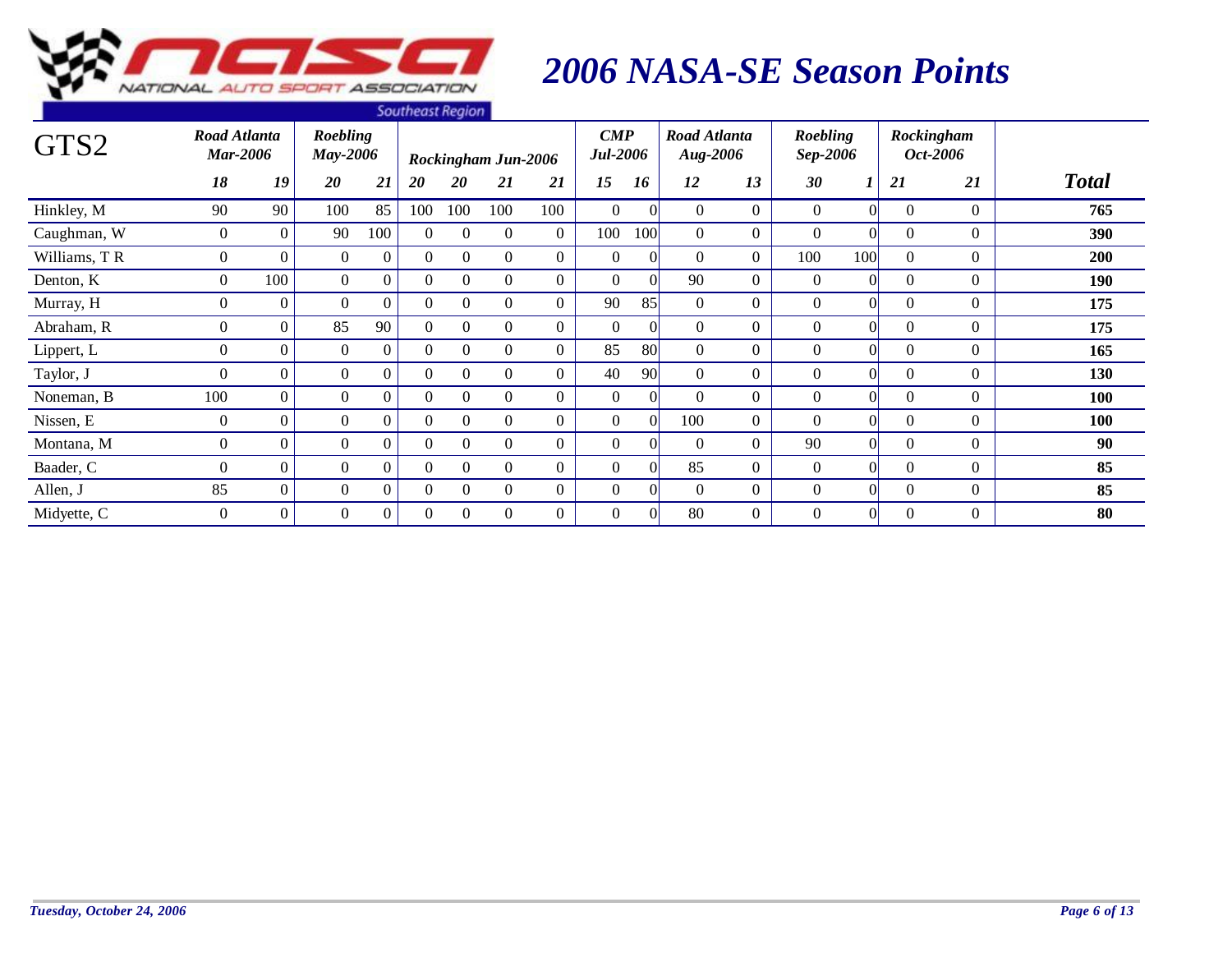

| GTS3           | Road Atlanta<br><b>Mar-2006</b> |                  | Roebling<br>May-2006        |                  | <b>Pourrown</b> negron |                  | Rockingham Jun-2006 |                  | $\boldsymbol{CMP}$<br><b>Jul-2006</b> |                  | <b>Road Atlanta</b><br>Aug-2006 |                  | <b>Roebling</b><br>Sep-2006 |                  | Rockingham     | Oct-2006         |              |
|----------------|---------------------------------|------------------|-----------------------------|------------------|------------------------|------------------|---------------------|------------------|---------------------------------------|------------------|---------------------------------|------------------|-----------------------------|------------------|----------------|------------------|--------------|
|                | 18                              | 19               | 20                          | 21               | 20                     | 20               | 21                  | 21               | 15                                    | 16               | 12                              | 13               | 30                          | $\boldsymbol{l}$ | 21             | 21               | <b>Total</b> |
| White, D       | 85                              | 90               | 100                         | 100              | 100                    | 100              | 100                 | 100              | 100                                   | 100              | 85                              | 38               | $\overline{0}$              | $\vert 0 \vert$  | $\overline{0}$ | $\overline{0}$   | 1098         |
| Price, C       | $\boldsymbol{0}$                | $\boldsymbol{0}$ | $\boldsymbol{0}$            | $\boldsymbol{0}$ | $\overline{0}$         | $\boldsymbol{0}$ | $\mathbf{0}$        | $\boldsymbol{0}$ | 90                                    | 90               | 90                              | 90               | 85                          | 100              | $\overline{0}$ | $\boldsymbol{0}$ | 545          |
| Moore, M       | 90                              | 80               | 75                          | $\boldsymbol{0}$ | $\boldsymbol{0}$       | $\boldsymbol{0}$ | $\mathbf{0}$        | $\boldsymbol{0}$ | $\boldsymbol{0}$                      | $\boldsymbol{0}$ | $\boldsymbol{0}$                | 75               | 90                          | 85               | $\overline{0}$ | $\boldsymbol{0}$ | 495          |
| Jaskwhich, D   | $\boldsymbol{0}$                | $\overline{0}$   | 90                          | 90               | $\boldsymbol{0}$       | $\boldsymbol{0}$ | $\mathbf{0}$        | $\mathbf{0}$     | $\boldsymbol{0}$                      | $\boldsymbol{0}$ | $\mathbf{0}$                    | $\overline{0}$   | 100                         | 90               | $\overline{0}$ | $\mathbf{0}$     | 370          |
| Wong, E        | $\Omega$                        | $\overline{0}$   | $\Omega$                    | $\boldsymbol{0}$ | 90                     | 90               | 90                  | $\mathbf{0}$     | $\boldsymbol{0}$                      | $\boldsymbol{0}$ | $\Omega$                        | $\mathbf{0}$     | $\mathbf{0}$                | $\Omega$         | $\Omega$       | $\Omega$         | 270          |
| Deweese, D     | $\boldsymbol{0}$                | $\overline{0}$   | 85                          | 80               | $\mathbf{0}$           | $\boldsymbol{0}$ | $\mathbf{0}$        | $\boldsymbol{0}$ | $\boldsymbol{0}$                      | $\boldsymbol{0}$ | $\overline{0}$                  | 80               | $\boldsymbol{0}$            | $\vert 0 \vert$  | $\overline{0}$ | $\mathbf{0}$     | 245          |
| Nonneman, B    | 80                              | 75               | $\boldsymbol{0}$            | $\boldsymbol{0}$ | $\boldsymbol{0}$       | $\boldsymbol{0}$ | $\boldsymbol{0}$    | $\boldsymbol{0}$ | $\boldsymbol{0}$                      | $\mathbf{0}$     | $\mathbf{0}$                    | 85               | $\boldsymbol{0}$            | $\overline{0}$   | $\overline{0}$ | $\mathbf{0}$     | 240          |
| Geer, C        | $\overline{0}$                  | $\overline{0}$   | $\boldsymbol{0}$            | $\boldsymbol{0}$ | $\boldsymbol{0}$       | $\boldsymbol{0}$ | $\boldsymbol{0}$    | $\boldsymbol{0}$ | $\boldsymbol{0}$                      | $\boldsymbol{0}$ | 100                             | 100              | $\boldsymbol{0}$            | $\Omega$         | $\overline{0}$ | $\boldsymbol{0}$ | 200          |
| Staber, C      | 100                             | 85               | $\mathbf{0}$                | $\boldsymbol{0}$ | $\overline{0}$         | $\boldsymbol{0}$ | $\overline{0}$      | $\mathbf{0}$     | $\boldsymbol{0}$                      | $\boldsymbol{0}$ | $\boldsymbol{0}$                | $\boldsymbol{0}$ | $\boldsymbol{0}$            | $\overline{0}$   | $\Omega$       | $\boldsymbol{0}$ | 185          |
| Payet, B       | $\boldsymbol{0}$                | 100              | $\boldsymbol{0}$            | $\boldsymbol{0}$ | 85                     | $\boldsymbol{0}$ | $\boldsymbol{0}$    | $\boldsymbol{0}$ | $\boldsymbol{0}$                      | $\boldsymbol{0}$ | $\mathbf{0}$                    | $\overline{0}$   | $\boldsymbol{0}$            | $\overline{0}$   | $\overline{0}$ | $\boldsymbol{0}$ | 185          |
| Kojali, C      | 43                              | $\overline{0}$   | 80                          | $\boldsymbol{0}$ | $\overline{0}$         | $\boldsymbol{0}$ | $\overline{0}$      | $\boldsymbol{0}$ | $\boldsymbol{0}$                      | $\boldsymbol{0}$ | $\overline{0}$                  | $\overline{0}$   | $\boldsymbol{0}$            | $\overline{0}$   | $\overline{0}$ | $\Omega$         | 123          |
| Putnam, T      | $\boldsymbol{0}$                | $\overline{0}$   | $\boldsymbol{0}$            | $\boldsymbol{0}$ | $\boldsymbol{0}$       | $\boldsymbol{0}$ | $\boldsymbol{0}$    | $\boldsymbol{0}$ | 85                                    | $\boldsymbol{0}$ | $\overline{0}$                  | $\boldsymbol{0}$ | $\boldsymbol{0}$            | $\vert 0 \vert$  | $\overline{0}$ | $\boldsymbol{0}$ | 85           |
| Kidd, D        | $\boldsymbol{0}$                | $\overline{0}$   | $\boldsymbol{0}$            | $\boldsymbol{0}$ | $\boldsymbol{0}$       | $\boldsymbol{0}$ | $\boldsymbol{0}$    | $\boldsymbol{0}$ | $\boldsymbol{0}$                      | 85               | $\mathbf{0}$                    | $\boldsymbol{0}$ | $\boldsymbol{0}$            | $\vert 0 \vert$  | $\overline{0}$ | $\boldsymbol{0}$ | 85           |
| Allen, J       | $\Omega$                        | $\Omega$         | $\Omega$                    | 85               | $\Omega$               | $\boldsymbol{0}$ | $\boldsymbol{0}$    | $\boldsymbol{0}$ | $\boldsymbol{0}$                      | $\overline{0}$   | $\mathbf{0}$                    | $\boldsymbol{0}$ | $\boldsymbol{0}$            | $\overline{0}$   | $\Omega$       | $\mathbf{0}$     | 85           |
| Oblow, E       | $\Omega$                        | $\overline{0}$   | $\overline{0}$              | $\overline{0}$   | $\mathbf{0}$           | $\boldsymbol{0}$ | $\overline{0}$      | $\mathbf{0}$     | $\mathbf{0}$                          | $\theta$         | $\overline{0}$                  | $\overline{0}$   | $\overline{0}$              | $\vert 0 \vert$  | $\Omega$       | $\boldsymbol{0}$ | $\bf{0}$     |
| GTS4           | Road Atlanta<br><b>Mar-2006</b> |                  | <b>Roebling</b><br>May-2006 |                  |                        |                  | Rockingham Jun-2006 |                  | $\boldsymbol{CMP}$<br><b>Jul-2006</b> |                  | <b>Road Atlanta</b><br>Aug-2006 |                  | Roebling<br>Sep-2006        |                  | Rockingham     | Oct-2006         |              |
|                | 18                              | 19               | 20                          | 21               | 20                     | 20               | 21                  | 21               | 15                                    | 16               | 12                              | 13               | 30                          | 1                | <b>21</b>      | 21               | <b>Total</b> |
| Drinnen, P     | 100                             | 100              | $\mathbf{0}$                | $\mathbf{0}$     | 100                    | 100              | 100                 | 100              | 90                                    | 100              | 85                              | 90               | $\boldsymbol{0}$            | $\Omega$         | 100            | 100              | 1165         |
| Skea, D        | 80                              | 80               | 100                         | $\boldsymbol{0}$ | $\boldsymbol{0}$       | $\boldsymbol{0}$ | $\boldsymbol{0}$    | $\boldsymbol{0}$ | 100                                   | $\boldsymbol{0}$ | 100                             | $\boldsymbol{0}$ | $\overline{0}$              | $\Omega$         | $\overline{0}$ | $\mathbf{0}$     | 460          |
| Gearhart, J    | 85                              | 90               | $\boldsymbol{0}$            | $\boldsymbol{0}$ | $\mathbf{0}$           | $\mathbf{0}$     | $\overline{0}$      | $\mathbf{0}$     | $\boldsymbol{0}$                      | $\vert 0 \vert$  | 75                              | $\overline{0}$   | 100                         | 100              | $\Omega$       | $\Omega$         | 450          |
| Bassen, S      | $\theta$                        | $\overline{0}$   | $\mathbf{0}$                | $\boldsymbol{0}$ | $\mathbf{0}$           | $\boldsymbol{0}$ | $\mathbf{0}$        | $\boldsymbol{0}$ | $\mathbf{0}$                          | $\boldsymbol{0}$ | 90                              | 100              | $\mathbf{0}$                | $\Omega$         | $\Omega$       | $\Omega$         | 190          |
| Stadtlander, K | $\boldsymbol{0}$                | $\overline{0}$   | $\boldsymbol{0}$            | $\overline{0}$   | $\mathbf{0}$           | $\mathbf{0}$     | $\boldsymbol{0}$    | $\overline{0}$   | $\boldsymbol{0}$                      | $\mathbf{0}$     | $\overline{0}$                  | $\mathbf{0}$     | $\mathbf{0}$                | $\Omega$         | 90             | 90               | 180          |
| Newcomer, M    | $\mathbf{0}$                    | $\overline{0}$   | $\boldsymbol{0}$            | $\boldsymbol{0}$ | $\boldsymbol{0}$       | $\boldsymbol{0}$ | $\boldsymbol{0}$    | $\boldsymbol{0}$ | $\boldsymbol{0}$                      | $\boldsymbol{0}$ | 80                              | 85               | $\boldsymbol{0}$            | $\vert 0 \vert$  | $\mathbf{0}$   | $\boldsymbol{0}$ | 165          |
| Crawford, F    | 75                              | 85               | $\boldsymbol{0}$            | $\boldsymbol{0}$ | $\boldsymbol{0}$       | $\boldsymbol{0}$ | $\mathbf{0}$        | $\boldsymbol{0}$ | $\boldsymbol{0}$                      | $\vert 0 \vert$  | $\boldsymbol{0}$                | $\boldsymbol{0}$ | $\boldsymbol{0}$            | $\vert 0 \vert$  | $\overline{0}$ | $\boldsymbol{0}$ | 160          |
| Payet, B       | 90                              | $\boldsymbol{0}$ | $\boldsymbol{0}$            | $\boldsymbol{0}$ | $\boldsymbol{0}$       | $\boldsymbol{0}$ | $\boldsymbol{0}$    | $\boldsymbol{0}$ | $\boldsymbol{0}$                      | $\boldsymbol{0}$ | $\mathbf{0}$                    | $\boldsymbol{0}$ | $\boldsymbol{0}$            | $\overline{0}$   | $\overline{0}$ | $\boldsymbol{0}$ | 90           |
| Walsh, D       | $\boldsymbol{0}$                | $\overline{0}$   | $\boldsymbol{0}$            | $\boldsymbol{0}$ | $\mathbf{0}$           | $\mathbf{0}$     | $\boldsymbol{0}$    | $\boldsymbol{0}$ | $\boldsymbol{0}$                      | $\boldsymbol{0}$ | $\overline{0}$                  | $\overline{0}$   | 90                          | $\Omega$         | $\overline{0}$ | $\boldsymbol{0}$ | 90           |
| Goldfarb, W    | $\Omega$                        | $\overline{0}$   | $\overline{0}$              | $\boldsymbol{0}$ | $\Omega$               | $\mathbf{0}$     | $\overline{0}$      | $\boldsymbol{0}$ | 85                                    | $\theta$         | $\overline{0}$                  | $\boldsymbol{0}$ | $\boldsymbol{0}$            | $\vert 0 \vert$  | $\Omega$       | $\boldsymbol{0}$ | 85           |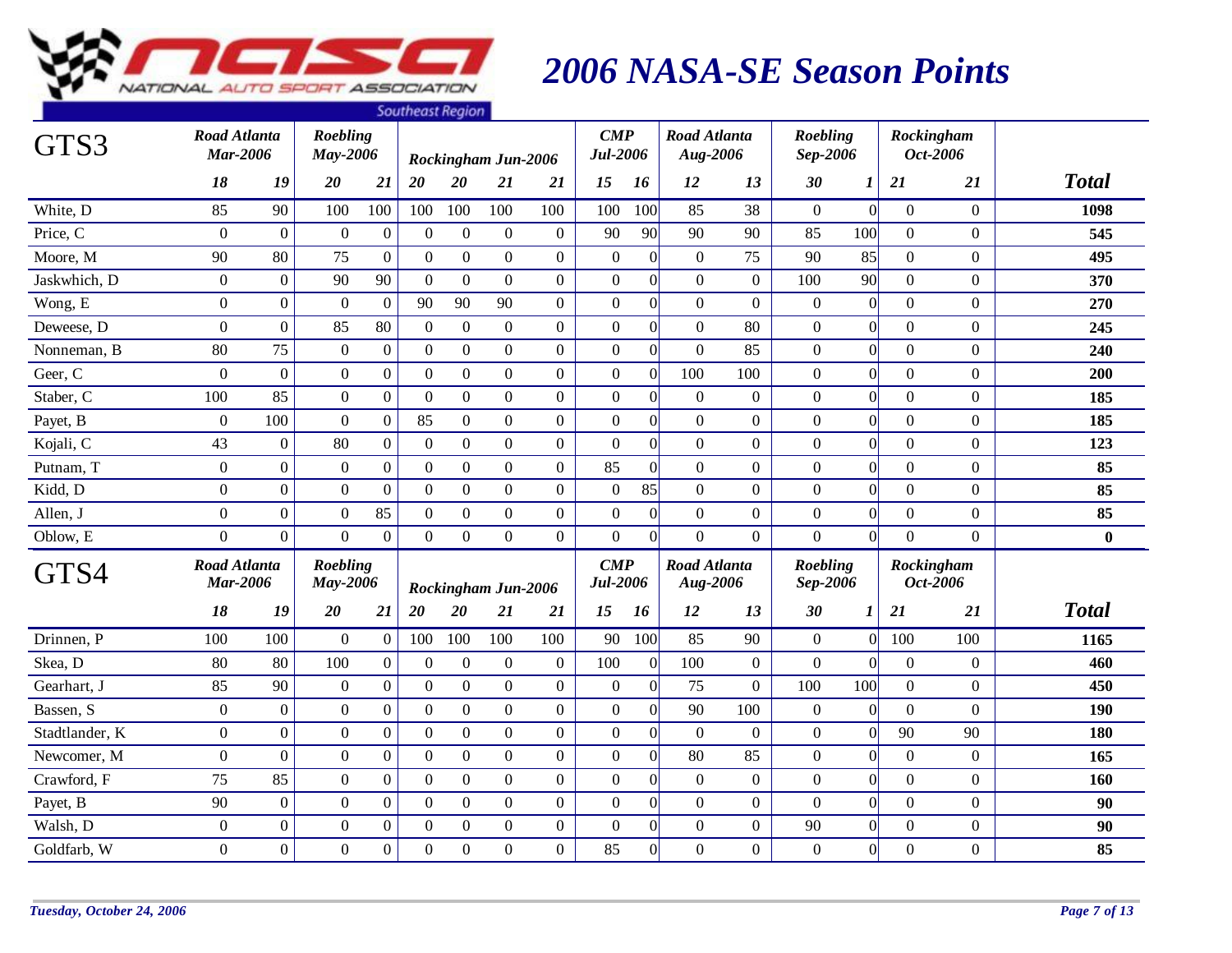

|                |                                        |                  |                             |                  | <b><i><u>JUULIEUJENEYNUL</u></i></b> |                  |                     |                  |                                       |                 |                                 |                  |                      |                |                |                        |              |
|----------------|----------------------------------------|------------------|-----------------------------|------------------|--------------------------------------|------------------|---------------------|------------------|---------------------------------------|-----------------|---------------------------------|------------------|----------------------|----------------|----------------|------------------------|--------------|
| GTS5           | <b>Road Atlanta</b><br><b>Mar-2006</b> |                  | Roebling<br>May-2006        |                  |                                      |                  | Rockingham Jun-2006 |                  | $\boldsymbol{CMP}$<br><b>Jul-2006</b> |                 | <b>Road Atlanta</b><br>Aug-2006 |                  | Roebling<br>Sep-2006 |                |                | Rockingham<br>Oct-2006 |              |
|                | 18                                     | 19               | 20                          | 21               | 20                                   | 20               | 21                  | 21               | 15                                    | 16              | 12                              | 13               | 30                   | 1              | 21             | 21                     | <b>Total</b> |
| Crawford, F    | $\Omega$                               | $\overline{0}$   | $\overline{0}$              | $\boldsymbol{0}$ | 100                                  | 100              | 100                 | 100              | 100                                   | 100             | 100                             | $\Omega$         | $\overline{0}$       | $\Omega$       | 100            | 100                    | 900          |
| Smith, B       | 100                                    | 100              | $\overline{0}$              | $\theta$         | 90                                   | 90               | $\theta$            | $\overline{0}$   | $\mathbf{0}$                          | $\vert$ 0       | $\overline{0}$                  | $\boldsymbol{0}$ | $\boldsymbol{0}$     | $\Omega$       | $\Omega$       | $\overline{0}$         | 380          |
| Bowen, F       | $\overline{0}$                         | $\boldsymbol{0}$ | $\overline{0}$              | $\boldsymbol{0}$ | $\overline{0}$                       | $\boldsymbol{0}$ | $\overline{0}$      | $\boldsymbol{0}$ | $\boldsymbol{0}$                      | $\vert 0 \vert$ | $\mathbf{0}$                    | $\boldsymbol{0}$ | 90                   | 100            | $\overline{0}$ | $\boldsymbol{0}$       | 190          |
| McGehee, M     | $\overline{0}$                         | $\overline{0}$   | $\overline{0}$              | $\overline{0}$   | $\Omega$                             | $\mathbf{0}$     | $\overline{0}$      | $\mathbf{0}$     | $\boldsymbol{0}$                      | $\vert 0 \vert$ | $\overline{0}$                  | $\overline{0}$   | 100                  | 90             | $\overline{0}$ | $\overline{0}$         | 190          |
| <b>GTSU</b>    | <b>Road Atlanta</b><br><b>Mar-2006</b> |                  | <b>Roebling</b><br>May-2006 |                  |                                      |                  | Rockingham Jun-2006 |                  | $\boldsymbol{CMP}$<br><b>Jul-2006</b> |                 | Road Atlanta<br>Aug-2006        |                  | Roebling<br>Sep-2006 |                |                | Rockingham<br>Oct-2006 |              |
|                | 18                                     | 19               | 20                          | 21               | 20                                   | 20               | 21                  | 21               | 15                                    | 16              | 12                              | 13               | 30                   | 1              | 21             | 21                     | <b>Total</b> |
| Monfils, R     | $\overline{0}$                         | $\overline{0}$   | $\overline{0}$              | $\boldsymbol{0}$ | $\boldsymbol{0}$                     | $\boldsymbol{0}$ | $\overline{0}$      | $\mathbf{0}$     | 90                                    | 35              | $\overline{0}$                  | $\overline{0}$   | 100                  | 50             | 100            | 100                    | 475          |
| Horne, W       | $\Omega$                               | $\Omega$         | $\overline{0}$              | $\mathbf{0}$     | $\overline{0}$                       | $\boldsymbol{0}$ | $\overline{0}$      | $\mathbf{0}$     | 69                                    | 70              | 80                              | 80               | $\overline{0}$       | $\Omega$       | $\overline{0}$ | $\boldsymbol{0}$       | 299          |
| Hanley, P      | 100                                    | 100              | $\overline{0}$              | $\mathbf{0}$     | $\overline{0}$                       | $\mathbf{0}$     | $\overline{0}$      | $\mathbf{0}$     | $\mathbf{0}$                          | $\vert 0 \vert$ | $\mathbf{0}$                    | 85               | $\boldsymbol{0}$     | $\overline{0}$ | $\overline{0}$ | $\boldsymbol{0}$       | 285          |
| Deweese, D     | $\boldsymbol{0}$                       | $\boldsymbol{0}$ | $\overline{0}$              | $\overline{0}$   | $\boldsymbol{0}$                     | $\boldsymbol{0}$ | $\boldsymbol{0}$    | $\mathbf{0}$     | 80                                    | 90              | 85                              | $\boldsymbol{0}$ | $\boldsymbol{0}$     | $\overline{0}$ | $\overline{0}$ | $\boldsymbol{0}$       | 255          |
| Putnam, T      | $\overline{0}$                         | $\overline{0}$   | 100                         | 100              | $\Omega$                             | $\boldsymbol{0}$ | $\overline{0}$      | $\mathbf{0}$     | $\mathbf{0}$                          | $\Omega$        | $\overline{0}$                  | $\overline{0}$   | $\overline{0}$       | $\overline{0}$ | $\Omega$       | $\boldsymbol{0}$       | 200          |
| Canada, C      | $\boldsymbol{0}$                       | $\overline{0}$   | $\mathbf{0}$                | $\boldsymbol{0}$ | $\boldsymbol{0}$                     | $\boldsymbol{0}$ | $\boldsymbol{0}$    | $\mathbf{0}$     | 100                                   | 100             | $\mathbf{0}$                    | $\boldsymbol{0}$ | $\boldsymbol{0}$     | $\Omega$       | $\Omega$       | $\Omega$               | 200          |
| Nissen, E      | 90                                     | 90               | $\overline{0}$              | $\boldsymbol{0}$ | $\overline{0}$                       | $\boldsymbol{0}$ | $\overline{0}$      | $\mathbf{0}$     | $\boldsymbol{0}$                      | $\vert 0 \vert$ | $\boldsymbol{0}$                | $\boldsymbol{0}$ | $\boldsymbol{0}$     | $\Omega$       | $\overline{0}$ | $\boldsymbol{0}$       | 180          |
| Isreal, S      | $\overline{0}$                         | $\overline{0}$   | $\overline{0}$              | $\mathbf{0}$     | $\boldsymbol{0}$                     | $\boldsymbol{0}$ | $\overline{0}$      | $\boldsymbol{0}$ | $\mathbf{0}$                          | $\vert 0 \vert$ | 90                              | 90               | $\overline{0}$       | $\Omega$       | $\overline{0}$ | $\boldsymbol{0}$       | 180          |
| Lingerfelt, J  | $\boldsymbol{0}$                       | $\boldsymbol{0}$ | $\overline{0}$              | $\mathbf{0}$     | $\overline{0}$                       | $\boldsymbol{0}$ | $\overline{0}$      | $\mathbf{0}$     | 85                                    | 85              | $\overline{0}$                  | $\overline{0}$   | $\overline{0}$       | $\Omega$       | $\overline{0}$ | $\overline{0}$         | 170          |
| Schlesinger, M | $\overline{0}$                         | $\overline{0}$   | $\overline{0}$              | $\overline{0}$   | $\boldsymbol{0}$                     | $\boldsymbol{0}$ | $\overline{0}$      | $\overline{0}$   | 70                                    | 80              | $\overline{0}$                  | $\overline{0}$   | $\overline{0}$       | $\overline{0}$ | $\overline{0}$ | $\boldsymbol{0}$       | 150          |
| Allen, J       | $\Omega$                               | $\overline{0}$   | $\overline{0}$              | $\boldsymbol{0}$ | $\Omega$                             | $\boldsymbol{0}$ | $\boldsymbol{0}$    | $\mathbf{0}$     | 75                                    | 75              | $\overline{0}$                  | $\Omega$         | $\overline{0}$       | $\Omega$       | $\Omega$       | $\Omega$               | 150          |
| Frederick, J   | $\overline{0}$                         | $\overline{0}$   | $\overline{0}$              | $\mathbf{0}$     | $\boldsymbol{0}$                     | $\boldsymbol{0}$ | $\overline{0}$      | $\boldsymbol{0}$ | $\boldsymbol{0}$                      | 0               | $\mathbf{0}$                    | 100              | $\boldsymbol{0}$     | $\Omega$       | $\overline{0}$ | $\boldsymbol{0}$       | 100          |
| Davis, L       | $\Omega$                               | $\overline{0}$   | $\overline{0}$              | $\boldsymbol{0}$ | $\boldsymbol{0}$                     | $\boldsymbol{0}$ | $\overline{0}$      | $\mathbf{0}$     | $\boldsymbol{0}$                      | $\vert 0 \vert$ | 100                             | $\mathbf{0}$     | $\boldsymbol{0}$     | $\overline{0}$ | $\overline{0}$ | $\Omega$               | 100          |
| Jackson, A     | $\overline{0}$                         | $\boldsymbol{0}$ | $\overline{0}$              | $\mathbf{0}$     | $\overline{0}$                       | $\mathbf{0}$     | $\overline{0}$      | $\overline{0}$   | $\boldsymbol{0}$                      | $\vert 0 \vert$ | $\overline{0}$                  | 75               | $\boldsymbol{0}$     | $\Omega$       | $\overline{0}$ | $\overline{0}$         | 75           |
| Lippert, L     | $\overline{0}$                         | $\overline{0}$   | $\overline{0}$              | $\boldsymbol{0}$ | $\mathbf{0}$                         | $\boldsymbol{0}$ | $\boldsymbol{0}$    | $\boldsymbol{0}$ | $\boldsymbol{0}$                      | $\vert 0 \vert$ | 75                              | $\boldsymbol{0}$ | $\boldsymbol{0}$     | $\overline{0}$ | $\overline{0}$ | $\boldsymbol{0}$       | 75           |
| Baker, J       | $\overline{0}$                         | $\overline{0}$   | $\overline{0}$              | $\overline{0}$   | $\boldsymbol{0}$                     | $\boldsymbol{0}$ | $\overline{0}$      | $\mathbf{0}$     | $\mathbf{0}$                          | $\vert 0 \vert$ | 70                              | $\overline{0}$   | $\boldsymbol{0}$     | $\overline{0}$ | $\overline{0}$ | $\overline{0}$         | 70           |
| Jarvis, R      | $\overline{0}$                         | $\overline{0}$   | $\overline{0}$              | $\boldsymbol{0}$ | $\overline{0}$                       | $\mathbf{0}$     | $\overline{0}$      | $\mathbf{0}$     | $\mathbf{0}$                          | $\vert$ 0       | 69                              | $\boldsymbol{0}$ | $\boldsymbol{0}$     | $\Omega$       | $\Omega$       | $\boldsymbol{0}$       | 69           |
| Taylor, W      | $\Omega$                               | $\overline{0}$   | $\boldsymbol{0}$            | $\boldsymbol{0}$ | $\Omega$                             | $\boldsymbol{0}$ | $\boldsymbol{0}$    | $\boldsymbol{0}$ | $\boldsymbol{0}$                      | $\vert 0 \vert$ | $\theta$                        | $\boldsymbol{0}$ | $\boldsymbol{0}$     | $\overline{0}$ | $\Omega$       | $\overline{0}$         | $\bf{0}$     |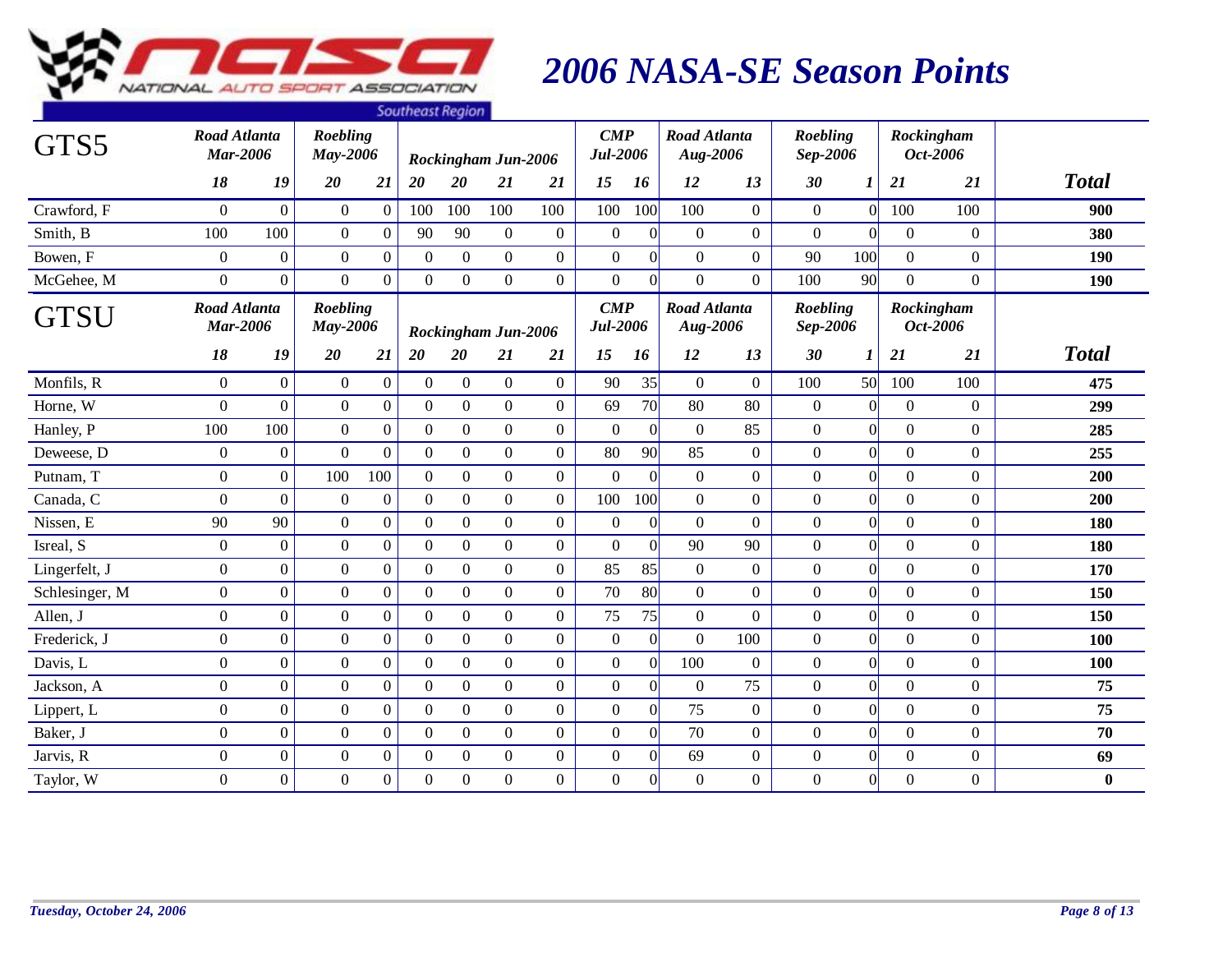

|                 |                                        |                |                             |                  | <b><i><u>JUULITEUJENEUMIN</u></i></b> |                  |                     |                  |                                       |                  |                                 |                  |                      |                |                |                        |              |
|-----------------|----------------------------------------|----------------|-----------------------------|------------------|---------------------------------------|------------------|---------------------|------------------|---------------------------------------|------------------|---------------------------------|------------------|----------------------|----------------|----------------|------------------------|--------------|
| HC1             | Road Atlanta<br><b>Mar-2006</b>        |                | Roebling<br>May-2006        |                  |                                       |                  | Rockingham Jun-2006 |                  | $\boldsymbol{CMP}$<br>Jul-2006        |                  | Road Atlanta<br>Aug-2006        |                  | Roebling<br>Sep-2006 |                |                | Rockingham<br>Oct-2006 |              |
|                 | 18                                     | 19             | 20                          | 21               | 20                                    | 20               | 21                  | 21               | 15                                    | 16               | 12                              | 13               | 30                   | 1              | 21             | <b>21</b>              | <b>Total</b> |
| Slagg, C        | 100                                    | 100            | $\overline{0}$              | $\overline{0}$   | 100                                   | 100              | 100                 | $\Omega$         | 100                                   | 100              | $\overline{0}$                  | 100              | 100                  | 100            | $\theta$       | $\Omega$               | 1000         |
| Culbert, J      | $\Omega$                               | $\overline{0}$ | $\theta$                    | 100              | 90                                    | 90               | 90                  | 50               | $\overline{0}$                        | $\Omega$         | $\overline{0}$                  | $\overline{0}$   | 90                   | 90             | $\Omega$       | $\overline{0}$         | 600          |
| Lockwood, S     | 50                                     | $\overline{0}$ | $\Omega$                    | $\boldsymbol{0}$ | $\Omega$                              | $\boldsymbol{0}$ | $\boldsymbol{0}$    | $\mathbf{0}$     | $\mathbf{0}$                          | $\overline{0}$   | $\overline{0}$                  | $\mathbf{0}$     | $\overline{0}$       | $\overline{0}$ | $\Omega$       | $\overline{0}$         | 50           |
| HC <sub>2</sub> | <b>Road Atlanta</b><br><b>Mar-2006</b> |                | Roebling<br><b>May-2006</b> |                  |                                       |                  | Rockingham Jun-2006 |                  | $\boldsymbol{CMP}$<br><b>Jul-2006</b> |                  | <b>Road Atlanta</b><br>Aug-2006 |                  | Roebling<br>Sep-2006 |                |                | Rockingham<br>Oct-2006 |              |
|                 | 18                                     | 19             | 20                          | 21               | 20                                    | 20               | 21                  | 21               | 15                                    | 16               | 12                              | 13               | 30                   | 1              | <b>21</b>      | 21                     | <b>Total</b> |
| Allan Haggai, J | 100                                    | 100            | $\mathbf{0}$                | $\mathbf{0}$     | $\overline{0}$                        | $\boldsymbol{0}$ | $\overline{0}$      | $\mathbf{0}$     | $\boldsymbol{0}$                      | $\Omega$         | $\overline{0}$                  | $\overline{0}$   | $\mathbf{0}$         | $\Omega$       | $\overline{0}$ | $\overline{0}$         | 200          |
| Hoffman, J      | $\overline{0}$                         | $\overline{0}$ | $\overline{0}$              | $\boldsymbol{0}$ | $\overline{0}$                        | $\overline{0}$   | $\overline{0}$      | $\overline{0}$   | $\mathbf{0}$                          | $\overline{0}$   | $\overline{0}$                  | $\boldsymbol{0}$ | $\boldsymbol{0}$     | $\overline{0}$ | $\overline{0}$ | $\overline{0}$         | $\bf{0}$     |
| HC <sub>3</sub> | <b>Road Atlanta</b><br><b>Mar-2006</b> |                | Roebling<br>May-2006        |                  |                                       |                  | Rockingham Jun-2006 |                  | $\boldsymbol{CMP}$<br><b>Jul-2006</b> |                  | <b>Road Atlanta</b><br>Aug-2006 |                  | Roebling<br>Sep-2006 |                |                | Rockingham<br>Oct-2006 |              |
|                 | 18                                     | 19             | 20                          | 21               | 20                                    | 20               | 21                  | 21               | 15                                    | 16               | 12                              | 13               | 30                   | 1              | 21             | 21                     | <b>Total</b> |
| Reamer, J       | 90                                     | 100            | $\overline{0}$              | 100              | $\Omega$                              | $\boldsymbol{0}$ | $\theta$            | $\overline{0}$   | $\boldsymbol{0}$                      | $\overline{0}$   | $\overline{0}$                  | $\overline{0}$   | $\overline{0}$       | $\overline{0}$ | 100            | 100                    | 490          |
| Wilson, R       | 100                                    | $\Omega$       | $\theta$                    | $\overline{0}$   | $\overline{0}$                        | $\overline{0}$   | $\overline{0}$      | $\overline{0}$   | $\mathbf{0}$                          | $\theta$         | 100                             | $\mathbf{0}$     | $\mathbf{0}$         | $\Omega$       | $\theta$       | $\overline{0}$         | 200          |
| HC <sub>4</sub> | <b>Road Atlanta</b><br><b>Mar-2006</b> |                | Roebling<br>May-2006        |                  |                                       |                  | Rockingham Jun-2006 |                  | $\mathbf{CMP}$<br>Jul-2006            |                  | <b>Road Atlanta</b><br>Aug-2006 |                  | Roebling<br>Sep-2006 |                |                | Rockingham<br>Oct-2006 |              |
|                 | 18                                     | 19             | 20                          | 21               | 20                                    | 20               | 21                  | 21               | 15                                    | 16               | 12                              | 13               | 30                   | 1              | 21             | 21                     | <b>Total</b> |
| Rebuilt, Team   | $\Omega$                               | $\Omega$       | 90                          | 90               | 100                                   | 100              | 100                 | 100              | $\mathbf{0}$                          | $\Omega$         | $\overline{0}$                  | $\theta$         | $\theta$             | $\Omega$       | 100            | 100                    | 780          |
| Reynolds, C     | $\overline{0}$                         | $\Omega$       | 100                         | 100              | $\Omega$                              | $\boldsymbol{0}$ | $\overline{0}$      | $\boldsymbol{0}$ | $\mathbf{0}$                          | $\Omega$         | $\theta$                        | $\mathbf{0}$     | $\boldsymbol{0}$     | $\Omega$       | $\theta$       | $\overline{0}$         | 200          |
| Lovely, S       | $\overline{0}$                         | $\overline{0}$ | $\boldsymbol{0}$            | 90               | $\Omega$                              | $\boldsymbol{0}$ | $\overline{0}$      | $\mathbf{0}$     | $\boldsymbol{0}$                      | $\mathbf{0}$     | $\overline{0}$                  | $\mathbf{0}$     | $\mathbf{0}$         | $\overline{0}$ | $\Omega$       | $\overline{0}$         | 90           |
| Wilson, R       | $\Omega$                               | $\Omega$       | 85                          | $\overline{0}$   | $\Omega$                              | $\mathbf{0}$     | $\Omega$            | $\overline{0}$   | $\mathbf{0}$                          | $\theta$         | $\theta$                        | $\overline{0}$   | $\boldsymbol{0}$     | $\Omega$       | $\Omega$       | $\overline{0}$         | 85           |
| <b>HCU</b>      | <b>Road Atlanta</b><br><b>Mar-2006</b> |                | Roebling<br>May-2006        |                  |                                       |                  | Rockingham Jun-2006 |                  | $\boldsymbol{CMP}$<br><b>Jul-2006</b> |                  | <b>Road Atlanta</b><br>Aug-2006 |                  | Roebling<br>Sep-2006 |                |                | Rockingham<br>Oct-2006 |              |
|                 | 18                                     | 19             | 20                          | 21               | 20                                    | 20               | 21                  | 21               | 15                                    | 16               | 12                              | 13               | 30                   | 1              | 21             | 21                     | <b>Total</b> |
| Morrison, R     | $\overline{0}$                         | $\overline{0}$ | $\boldsymbol{0}$            | $\boldsymbol{0}$ | $\mathbf{0}$                          | $\mathbf{0}$     | $\boldsymbol{0}$    | $\overline{0}$   | $\boldsymbol{0}$                      | $\boldsymbol{0}$ | 100                             | $\overline{0}$   | $\boldsymbol{0}$     | $\overline{0}$ | $\overline{0}$ | $\overline{0}$         | 100          |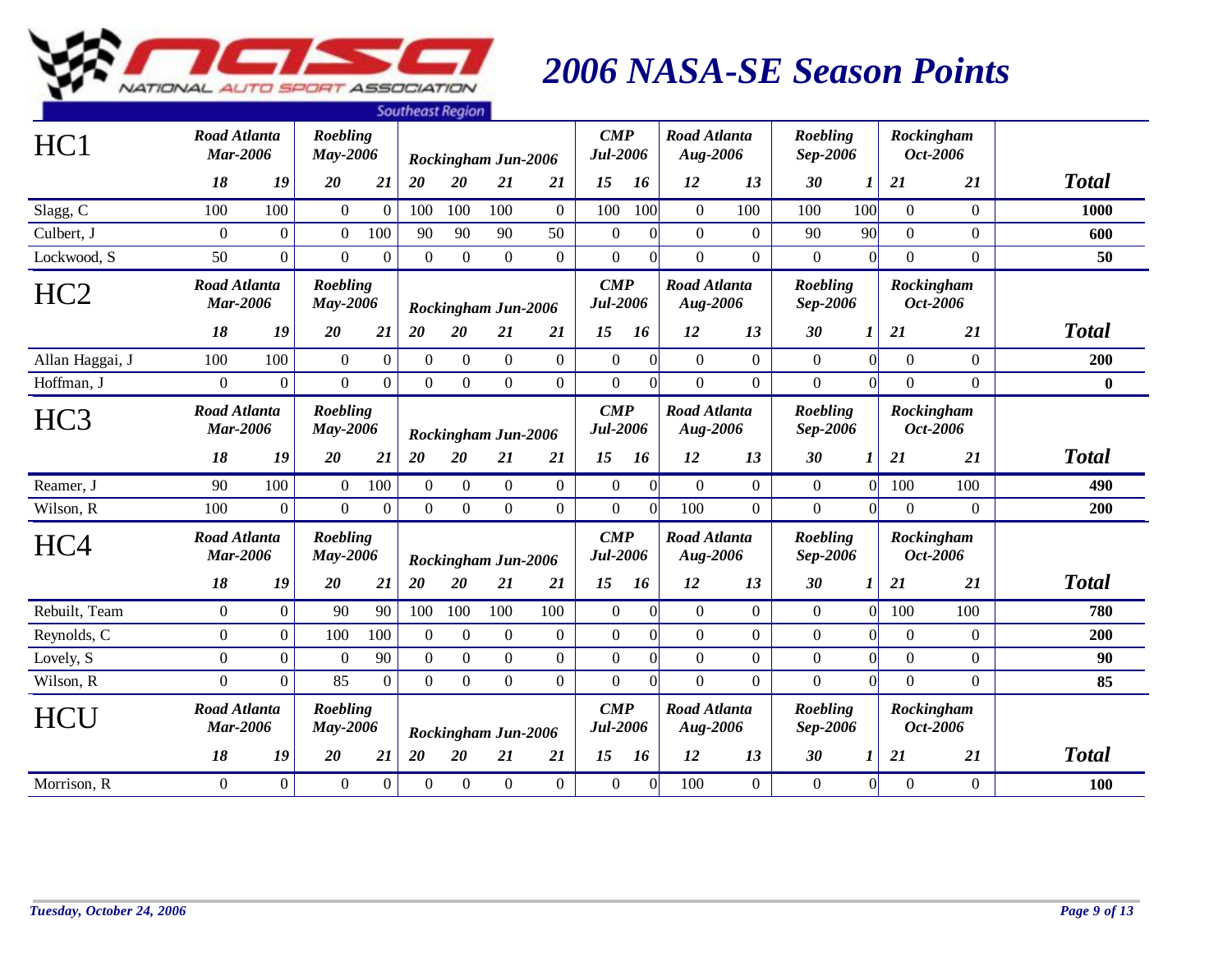

|                           |                                        |                |                             |                  | <b><i><u>JUULITEUJENEUMIN</u></i></b> |                  |                     |                  |                                       |                  |                                 |                  |                             |                  |                |                        |               |
|---------------------------|----------------------------------------|----------------|-----------------------------|------------------|---------------------------------------|------------------|---------------------|------------------|---------------------------------------|------------------|---------------------------------|------------------|-----------------------------|------------------|----------------|------------------------|---------------|
| $KCC-1$                   | Road Atlanta<br><b>Mar-2006</b>        |                | Roebling<br>May-2006        |                  |                                       |                  | Rockingham Jun-2006 |                  | $\boldsymbol{CMP}$<br><b>Jul-2006</b> |                  | Road Atlanta<br>Aug-2006        |                  | Roebling<br>Sep-2006        |                  |                | Rockingham<br>Oct-2006 |               |
|                           | 18                                     | 19             | 20                          | 21               | 20                                    | 20               | 21                  | 21               | 15                                    | 16               | 12                              | 13               | 30                          | 1                | 21             | 21                     | <b>Total</b>  |
| Coss, D                   | 50                                     | $\overline{0}$ | $\mathbf{0}$                | $\boldsymbol{0}$ | $\overline{0}$                        | $\overline{0}$   | $\overline{0}$      | $\overline{0}$   | $\boldsymbol{0}$                      | $\boldsymbol{0}$ | 100                             | 100              | $\mathbf{0}$                | 0                | $\overline{0}$ | $\overline{0}$         | 250           |
| O'Connell, S              | $\overline{0}$                         | $\Omega$       | $\overline{0}$              | $\overline{0}$   | $\Omega$                              | $\Omega$         | $\overline{0}$      | $\mathbf{0}$     | $\mathbf{0}$                          | $\theta$         | $\Omega$                        | $\boldsymbol{0}$ | $\mathbf{0}$                | $\Omega$         | $\Omega$       | $\overline{0}$         | $\bf{0}$      |
| $KCC-3$                   | Road Atlanta<br><b>Mar-2006</b>        |                | <b>Roebling</b><br>May-2006 |                  |                                       |                  | Rockingham Jun-2006 |                  | $\boldsymbol{CMP}$<br><b>Jul-2006</b> |                  | <b>Road Atlanta</b><br>Aug-2006 |                  | Roebling<br>Sep-2006        |                  |                | Rockingham<br>Oct-2006 |               |
|                           | 18                                     | 19             | 20                          | 21               | 20                                    | 20               | 21                  | 21               | 15                                    | 16               | 12                              | 13               | 30                          | $\boldsymbol{l}$ | 21             | 21                     | <b>Total</b>  |
| Rinta-Koski, H            | 100                                    | 100            | 100                         | 50               | 100                                   | 100              | 100                 | 100              | $\boldsymbol{0}$                      | $\overline{0}$   | 100                             | 100              | $\boldsymbol{0}$            | 0                | 100            | 100                    | 1150          |
| Dennison, B               | $\Omega$                               | $\Omega$       | $\boldsymbol{0}$            | $\mathbf{0}$     | 90                                    | $\Omega$         | 90                  | $\mathbf{0}$     | $\mathbf{0}$                          | $\Omega$         | $\Omega$                        | $\boldsymbol{0}$ | $\Omega$                    | $\Omega$         | $\Omega$       | $\Omega$               | 180           |
| Legends                   | Road Atlanta<br><b>Mar-2006</b>        |                | Roebling<br><b>May-2006</b> |                  |                                       |                  | Rockingham Jun-2006 |                  | $\boldsymbol{CMP}$<br><b>Jul-2006</b> |                  | <b>Road Atlanta</b><br>Aug-2006 |                  | <b>Roebling</b><br>Sep-2006 |                  |                | Rockingham<br>Oct-2006 |               |
|                           | 18                                     | 19             | 20                          | 21               | 20                                    | 20               | 21                  | 21               | 15                                    | 16               | 12                              | 13               | 30                          | 1                | 21             | 21                     | <b>Total</b>  |
| Hall, R                   | 100                                    | 100            | $\boldsymbol{0}$            | $\overline{0}$   | $\boldsymbol{0}$                      | $\mathbf{0}$     | $\overline{0}$      | $\boldsymbol{0}$ | $\boldsymbol{0}$                      | $\overline{0}$   | $\overline{0}$                  | $\boldsymbol{0}$ | $\boldsymbol{0}$            | 0                | $\overline{0}$ | $\overline{0}$         | 200           |
| Friddle, L                | $\Omega$                               | $\overline{0}$ | $\overline{0}$              | $\overline{0}$   | $\overline{0}$                        | $\overline{0}$   | $\overline{0}$      | $\overline{0}$   | $\overline{0}$                        | $\theta$         | $\overline{0}$                  | 100              | $\overline{0}$              | $\vert 0 \vert$  | $\Omega$       | $\overline{0}$         | 100           |
| <b>PTA</b>                | <b>Road Atlanta</b><br><b>Mar-2006</b> |                | Roebling<br>May-2006        |                  |                                       |                  | Rockingham Jun-2006 |                  | $\boldsymbol{CMP}$<br>Jul-2006        |                  | Road Atlanta<br>Aug-2006        |                  | Roebling<br>Sep-2006        |                  |                | Rockingham<br>Oct-2006 |               |
|                           | 18                                     | 19             | 20                          | 21               | 20                                    | 20               | 21                  | 21               | 15                                    | 16               | 12                              | 13               | 30                          | 1                | 21             | 21                     | <b>Total</b>  |
| Farrell, P                | $\overline{0}$                         | $\overline{0}$ | 100                         | 100              | $\theta$                              | $\boldsymbol{0}$ | $\overline{0}$      | $\boldsymbol{0}$ | $\boldsymbol{0}$                      | $\overline{0}$   | $\mathbf{0}$                    | $\boldsymbol{0}$ | 100                         | 0                | $\theta$       | $\overline{0}$         | 300           |
| Bordner, R                | $\Omega$                               | $\Omega$       | $\boldsymbol{0}$            | $\mathbf{0}$     | $\Omega$                              | $\boldsymbol{0}$ | $\overline{0}$      | $\boldsymbol{0}$ | $\boldsymbol{0}$                      | $\theta$         | 100                             | 90               | $\boldsymbol{0}$            | $\Omega$         | $\Omega$       | $\Omega$               | 190           |
| Rogers, T                 | $\overline{0}$                         | $\overline{0}$ | $\overline{0}$              | $\overline{0}$   | $\overline{0}$                        | $\overline{0}$   | $\overline{0}$      | $\mathbf{0}$     | $\mathbf{0}$                          | $\overline{0}$   | 90                              | 100              | $\overline{0}$              | 0                | $\overline{0}$ | $\overline{0}$         | 190           |
| <b>PTB</b>                | <b>Road Atlanta</b><br><b>Mar-2006</b> |                | Roebling<br><b>May-2006</b> |                  |                                       |                  | Rockingham Jun-2006 |                  | $\boldsymbol{CMP}$<br><b>Jul-2006</b> |                  | <b>Road Atlanta</b><br>Aug-2006 |                  | Roebling<br>Sep-2006        |                  |                | Rockingham<br>Oct-2006 |               |
|                           | 18                                     | 19             | 20                          | 21               | 20                                    | 20               | 21                  | 21               | 15                                    | 16               | 12                              | 13               | 30                          | 1                | 21             | 21                     | <b>Total</b>  |
| Williams, TR              | $\overline{0}$                         | $\overline{0}$ | $\mathbf{0}$                | $\boldsymbol{0}$ | $\overline{0}$                        | $\boldsymbol{0}$ | $\overline{0}$      | $\boldsymbol{0}$ | $\boldsymbol{0}$                      | $\boldsymbol{0}$ | $\overline{0}$                  | $\overline{0}$   | 100                         | 100              | $\theta$       | $\overline{0}$         | 200           |
| Murray, H                 | $\overline{0}$                         | $\overline{0}$ | $\overline{0}$              | $\overline{0}$   | $\Omega$                              | $\overline{0}$   | $\mathbf{0}$        | $\mathbf{0}$     | $\mathbf{0}$                          | $\overline{0}$   | 100                             | $\mathbf{0}$     | $\mathbf{0}$                | 0                | $\overline{0}$ | $\overline{0}$         | <b>100</b>    |
| <b>PTC</b>                | <b>Road Atlanta</b><br><b>Mar-2006</b> |                | Roebling<br>May-2006        |                  |                                       |                  | Rockingham Jun-2006 |                  | $\mathbf{CMP}$<br><b>Jul-2006</b>     |                  | Road Atlanta<br>Aug-2006        |                  | Roebling<br>Sep-2006        |                  |                | Rockingham<br>Oct-2006 |               |
|                           | 18                                     | 19             | 20                          | 21               | 20                                    | 20               | 21                  | 21               | 15                                    | 16               | 12                              | 13               | 30                          | $\boldsymbol{l}$ | 21             | 21                     | <b>Total</b>  |
| Plante, J                 | $\overline{0}$                         | 100            | 100                         | 100              | $\Omega$                              | $\boldsymbol{0}$ | $\overline{0}$      | $\overline{0}$   | 100                                   | 100              | 100                             | 100              | $\overline{0}$              | $\Omega$         | 100            | 100                    | 900           |
| Taylor, J                 | $\overline{0}$                         | $\Omega$       | $\Omega$                    | $\mathbf{0}$     | $\Omega$                              | $\Omega$         | $\Omega$            | $\Omega$         | $\Omega$                              | $\Omega$         | $\theta$                        | $\mathbf{0}$     | $\Omega$                    | $\Omega$         | $\Omega$       | $\overline{0}$         | $\mathbf{0}$  |
| Tuesday, October 24, 2006 |                                        |                |                             |                  |                                       |                  |                     |                  |                                       |                  |                                 |                  |                             |                  |                |                        | Page 10 of 13 |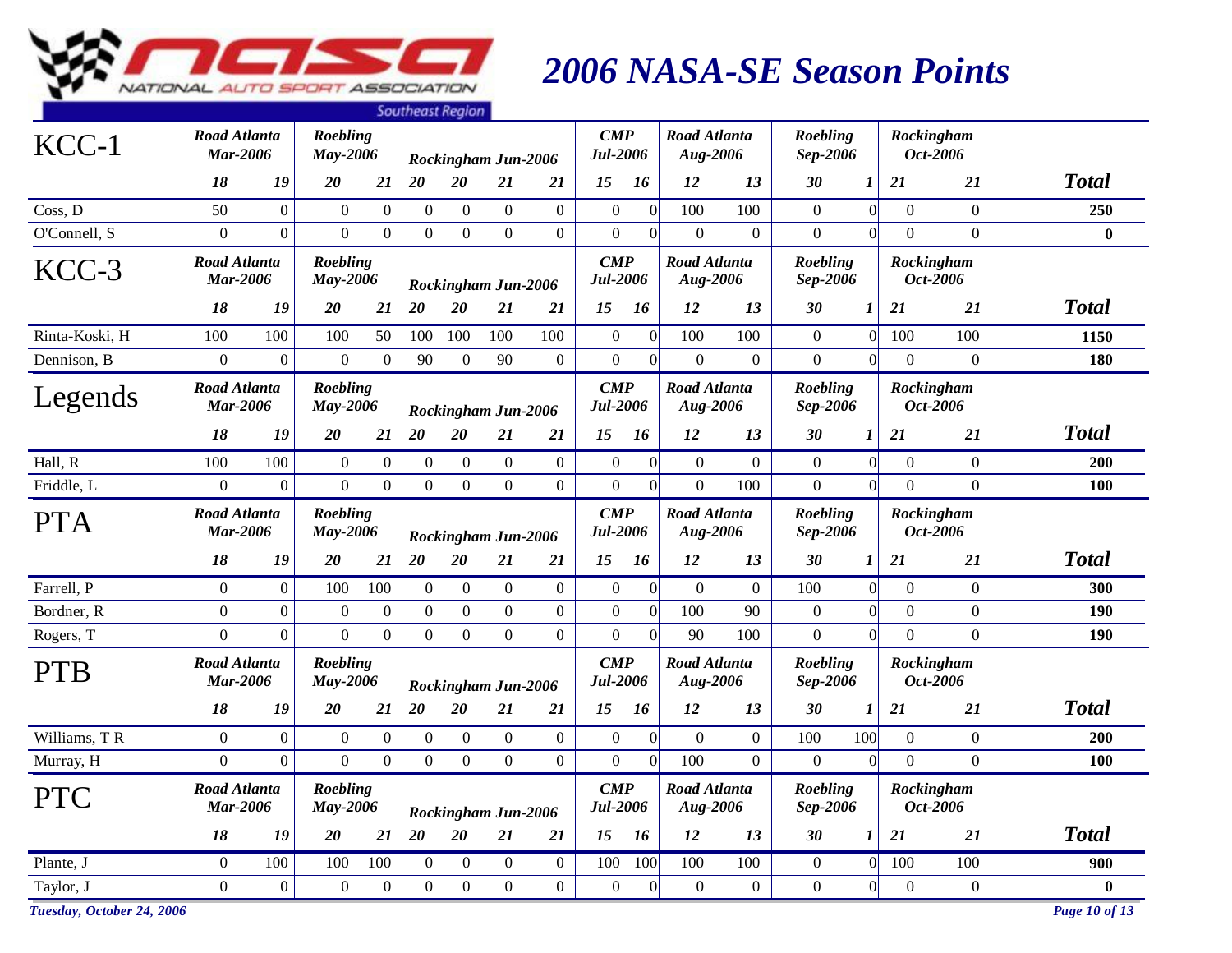

|             |                                        |                |                             |                  | <b>SOUTHERST NEGROT</b> |                  |                     |                |                                       |           |                                 |                |                      |          |            |                 |              |
|-------------|----------------------------------------|----------------|-----------------------------|------------------|-------------------------|------------------|---------------------|----------------|---------------------------------------|-----------|---------------------------------|----------------|----------------------|----------|------------|-----------------|--------------|
| <b>PTD</b>  | Road Atlanta<br>Mar-2006               |                | Roebling<br><b>May-2006</b> |                  |                         |                  | Rockingham Jun-2006 |                | $\boldsymbol{CMP}$<br><b>Jul-2006</b> |           | Road Atlanta<br><b>Aug-2006</b> |                | Roebling<br>Sep-2006 |          | Rockingham | Oct-2006        |              |
|             | 18                                     | 19             | 20                          | 21               | 20                      | 20               | 21                  | 21             | 15                                    | 16        | 12                              | 13             | 30                   | 1        | 21         | 21              | <b>Total</b> |
| Marshall, R | 100                                    | 100            | $\overline{0}$              | $\overline{0}$   | 100                     | 100              | 100                 | 100            | $\overline{0}$                        | $\vert$ 0 | 100                             | 100            | $\overline{0}$       | $\Omega$ | $\Omega$   | $\theta$        | 800          |
| Melville, T | 90                                     | 90             | $\overline{0}$              | $\overline{0}$   | $\overline{0}$          | $\overline{0}$   | $\overline{0}$      | $\overline{0}$ | $\mathbf{0}$                          | 0         | $\overline{0}$                  | $\overline{0}$ | $\boldsymbol{0}$     |          | $\Omega$   | $\overline{0}$  | 180          |
| <b>PTE</b>  | <b>Road Atlanta</b><br><b>Mar-2006</b> |                | Roebling<br><b>May-2006</b> |                  |                         |                  | Rockingham Jun-2006 |                | $\boldsymbol{CMP}$<br><b>Jul-2006</b> |           | Road Atlanta<br><b>Aug-2006</b> |                | Roebling<br>Sep-2006 |          | Rockingham | <i>Oct-2006</i> |              |
|             | 18                                     | 19             | 20                          | 21               | 20                      | 20               | 21                  | 21             | 15                                    | 16        | 12                              | 13             | 30                   | 1        | 21         | 21              | <b>Total</b> |
| Baggie, J   | $\overline{0}$                         | $\overline{0}$ | $\overline{0}$              | $\boldsymbol{0}$ | $\Omega$                | $\mathbf{0}$     | $\overline{0}$      | $\theta$       | $\mathbf{0}$                          | $\vert$ 0 | $\overline{0}$                  | $\Omega$       | $\overline{0}$       | 100      | 100        | 100             | 300          |
| Tyre, M     | $\overline{0}$                         | $\overline{0}$ | $\overline{0}$              | $\overline{0}$   | $\theta$                | $\boldsymbol{0}$ | $\overline{0}$      | $\overline{0}$ | $\mathbf{0}$                          | $\vert$   | 100                             | 100            | $\boldsymbol{0}$     | $\Omega$ | $\Omega$   | $\overline{0}$  | 200          |
| Kondor, K   | 100                                    | $\Omega$       | $\overline{0}$              | $\boldsymbol{0}$ | $\Omega$                | $\theta$         | $\overline{0}$      | $\overline{0}$ | $\mathbf{0}$                          | $\Omega$  | $\overline{0}$                  | $\overline{0}$ | $\boldsymbol{0}$     |          | $\Omega$   | $\overline{0}$  | 100          |
| Lovely, S   | $\Omega$                               | 100            | $\Omega$                    | $\Omega$         | $\theta$                | $\Omega$         | $\Omega$            | $\Omega$       | $\theta$                              |           | $\theta$                        | $\Omega$       | $\Omega$             |          | $\Omega$   | $\Omega$        | 100          |
| <b>PTF</b>  | <b>Road Atlanta</b><br><b>Mar-2006</b> |                | Roebling<br><b>May-2006</b> |                  |                         |                  | Rockingham Jun-2006 |                | $\boldsymbol{CMP}$<br>Jul-2006        |           | Road Atlanta<br><b>Aug-2006</b> |                | Roebling<br>Sep-2006 |          | Rockingham | Oct-2006        |              |
|             | 18                                     | 19             | 20                          | 21               | <b>20</b>               | <b>20</b>        | 21                  | 21             | 15                                    | 16        | 12                              | 13             | 30                   |          | 21         | 21              | <b>Total</b> |
| Kelch, M    | $\overline{0}$                         | $\overline{0}$ | $\overline{0}$              | 100              | 100                     | 100              | 100                 | 100            | $\mathbf{0}$                          | $\vert$ 0 | $\overline{0}$                  | $\Omega$       | $\overline{0}$       | $\Omega$ | 100        | $\overline{0}$  | 600          |
| <b>PTR</b>  | <b>Road Atlanta</b><br><b>Mar-2006</b> |                | Roebling<br><b>May-2006</b> |                  |                         |                  | Rockingham Jun-2006 |                | $\boldsymbol{CMP}$<br>Jul-2006        |           | Road Atlanta<br><b>Aug-2006</b> |                | Roebling<br>Sep-2006 |          | Rockingham | Oct-2006        |              |
|             | 18                                     | 19             | 20                          | 21               | 20                      | 20               | 21                  | 21             | 15                                    | 16        | 12                              | 13             | 30                   | 1        | 21         | 21              | <b>Total</b> |
| Farmer, D   | $\Omega$                               | $\Omega$       | $\overline{0}$              | $\Omega$         | $\Omega$                | $\Omega$         | $\Omega$            | $\Omega$       | $\overline{0}$                        | $\vert$ 0 | $\Omega$                        | 100            | $\overline{0}$       | $\Omega$ | $\Omega$   | $\Omega$        | 100          |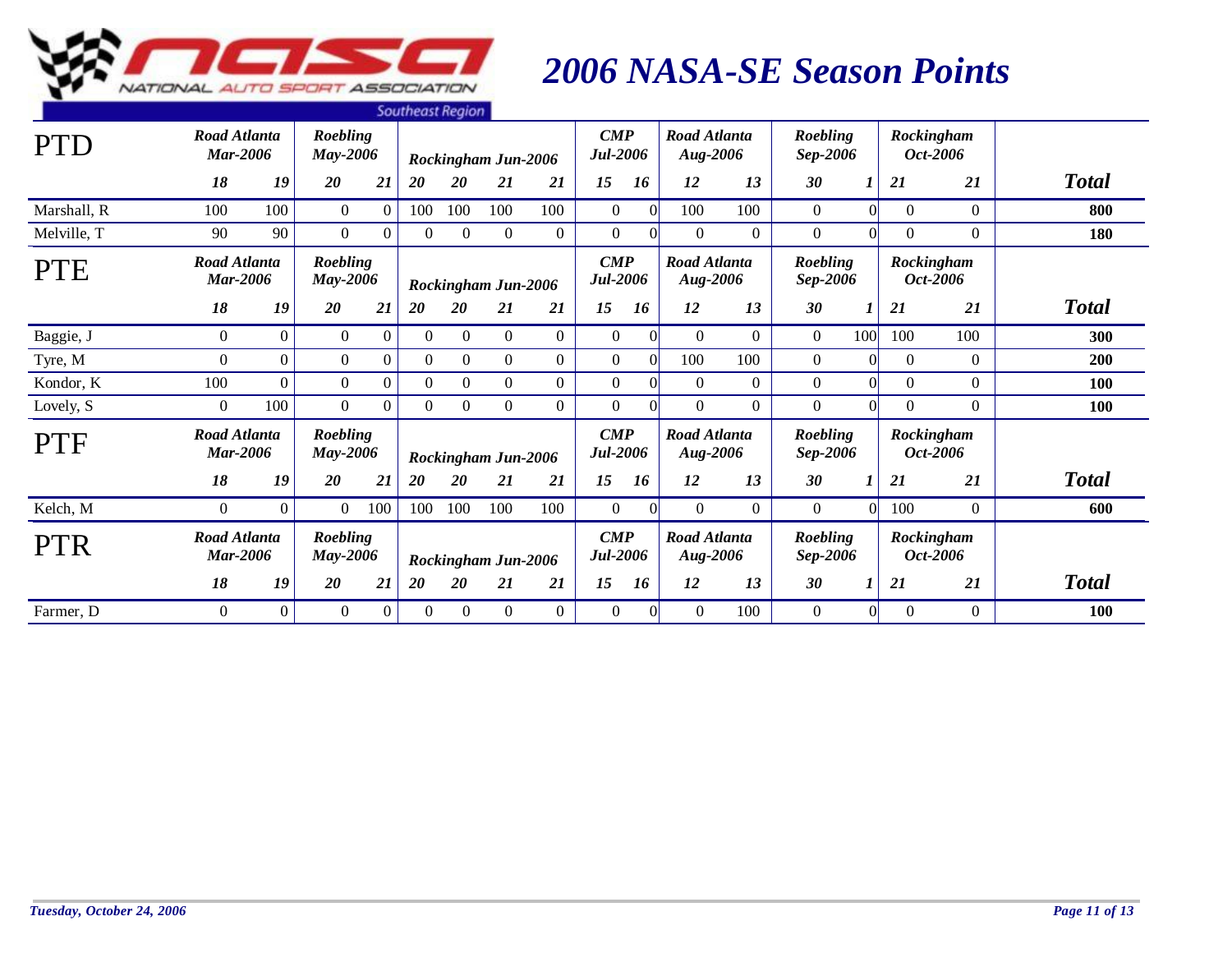

|                            |                                        |                |                                    |                | <b><i><u>JUULIEUJENEUIUL</u></i></b> |                |                            |                |                                       |     |                                 |                |                      |          |          |                               |              |
|----------------------------|----------------------------------------|----------------|------------------------------------|----------------|--------------------------------------|----------------|----------------------------|----------------|---------------------------------------|-----|---------------------------------|----------------|----------------------|----------|----------|-------------------------------|--------------|
| SpecMiata                  | Road Atlanta<br><b>Mar-2006</b>        |                | <b>Roebling</b><br>May-2006        |                |                                      |                | <b>Rockingham Jun-2006</b> |                | $\boldsymbol{CMP}$<br><b>Jul-2006</b> |     | Road Atlanta<br>Aug-2006        |                | Roebling<br>Sep-2006 |          |          | Rockingham<br><i>Oct-2006</i> |              |
|                            | 18                                     | 19             | 20                                 | 21             | 20                                   | 20             | 21                         | 21             | 15                                    | 16  | 12                              | 13             | 30                   |          | 21       | 21                            | <b>Total</b> |
| Walter, J                  | 100                                    | 100            | 100                                | 90             | 100                                  | $\overline{0}$ | 100                        | $\overline{0}$ | 100                                   | 100 | $\Omega$                        | $\overline{0}$ | 90                   | 90       | $\Omega$ | $\Omega$                      | 970          |
| <b>Holland Motorsports</b> | 70                                     | 90             | 90                                 | 85             | 85                                   | $\Omega$       | 85                         | $\overline{0}$ | 90                                    | 90  | 100                             | 100            | 80                   | 80       | $\Omega$ | $\overline{0}$                | 895          |
| Ryals, J                   | 80                                     | 85             | 75                                 | 75             | $\theta$                             | $\theta$       | $\Omega$                   | $\Omega$       | 85                                    | 85  | 85                              | 85             | 75                   | 70       | $\Omega$ | $\Omega$                      | 800          |
| Jones, S                   | $\Omega$                               | 75             | 85                                 | 80             | $\theta$                             | $\theta$       | $\Omega$                   | $\Omega$       | 50                                    |     | 80                              | 80             | 70                   | 75       | $\Omega$ | $\Omega$                      | 595          |
| Morrison, D/R              | 90                                     | 75             | 80                                 | 100            | 90                                   | $\overline{0}$ | 90                         | $\Omega$       | $\overline{0}$                        |     | 70                              | $\Omega$       | $\Omega$             |          | $\Omega$ | $\Omega$                      | 595          |
| Heyl, C                    | $\overline{0}$                         | $\Omega$       | $\overline{0}$                     | $\overline{0}$ | $\Omega$                             | $\mathbf{0}$   | $\theta$                   | $\overline{0}$ | $\overline{0}$                        |     | 90                              | 90             | 85                   | 85       | $\Omega$ | $\overline{0}$                | 350          |
| Pickell, N                 | 75                                     | 70             | $\overline{0}$                     | $\Omega$       | $\Omega$                             | $\Omega$       | $\overline{0}$             | $\Omega$       | $\Omega$                              |     | 75                              | $\Omega$       | $\Omega$             |          | $\Omega$ | $\Omega$                      | 220          |
| Hill, B                    | $\overline{0}$                         | $\Omega$       | $\overline{0}$                     | $\Omega$       | $\Omega$                             | $\Omega$       | $\overline{0}$             | $\Omega$       | $\Omega$                              |     | $\Omega$                        | $\overline{0}$ | 100                  | 100      | $\Omega$ | $\Omega$                      | 200          |
| Newcomber, M               | 85                                     | 69             | $\overline{0}$                     | $\overline{0}$ | 0                                    | $\overline{0}$ | $\theta$                   | $\Omega$       | $\overline{0}$                        |     | $\Omega$                        | $\Omega$       | $\theta$             |          | $\Omega$ | $\overline{0}$                | 154          |
| Newcomer, S                | $\overline{0}$                         | $\overline{0}$ | $\overline{0}$                     | $\overline{0}$ | 0                                    | $\overline{0}$ | $\overline{0}$             | $\overline{0}$ | $\overline{0}$                        |     | $\overline{0}$                  | 75             | $\mathbf{0}$         |          | $\theta$ | $\overline{0}$                | 75           |
| Kickrillo, R               | 0                                      | $\overline{0}$ | $\theta$                           | $\overline{0}$ | $\theta$                             | $\theta$       | $\theta$                   | $\Omega$       | $\Omega$                              |     | $\Omega$                        | $\Omega$       | $\Omega$             |          | $\Omega$ | $\overline{0}$                | $\bf{0}$     |
| <b>Sports</b>              | <b>Road Atlanta</b><br><b>Mar-2006</b> |                | <b>Roebling</b><br><b>May-2006</b> |                |                                      |                | Rockingham Jun-2006        |                | $\boldsymbol{CMP}$<br><b>Jul-2006</b> |     | Road Atlanta<br><b>Aug-2006</b> |                | Roebling<br>Sep-2006 |          |          | Rockingham<br><i>Oct-2006</i> |              |
| Racer                      | 18                                     | 19             | 20                                 | 21             | 20                                   | 20             | 21                         | 21             | 15                                    | 16  | 12                              | 13             | 30                   |          | 21       | 21                            | <b>Total</b> |
| Michael, D                 | 100                                    | 50             | $\boldsymbol{0}$                   | $\overline{0}$ | $\Omega$                             | $\Omega$       | $\overline{0}$             | $\Omega$       | $\overline{0}$                        |     | $\Omega$                        | $\overline{0}$ | $\mathbf{0}$         | $\Omega$ | $\Omega$ | $\Omega$                      | 150          |